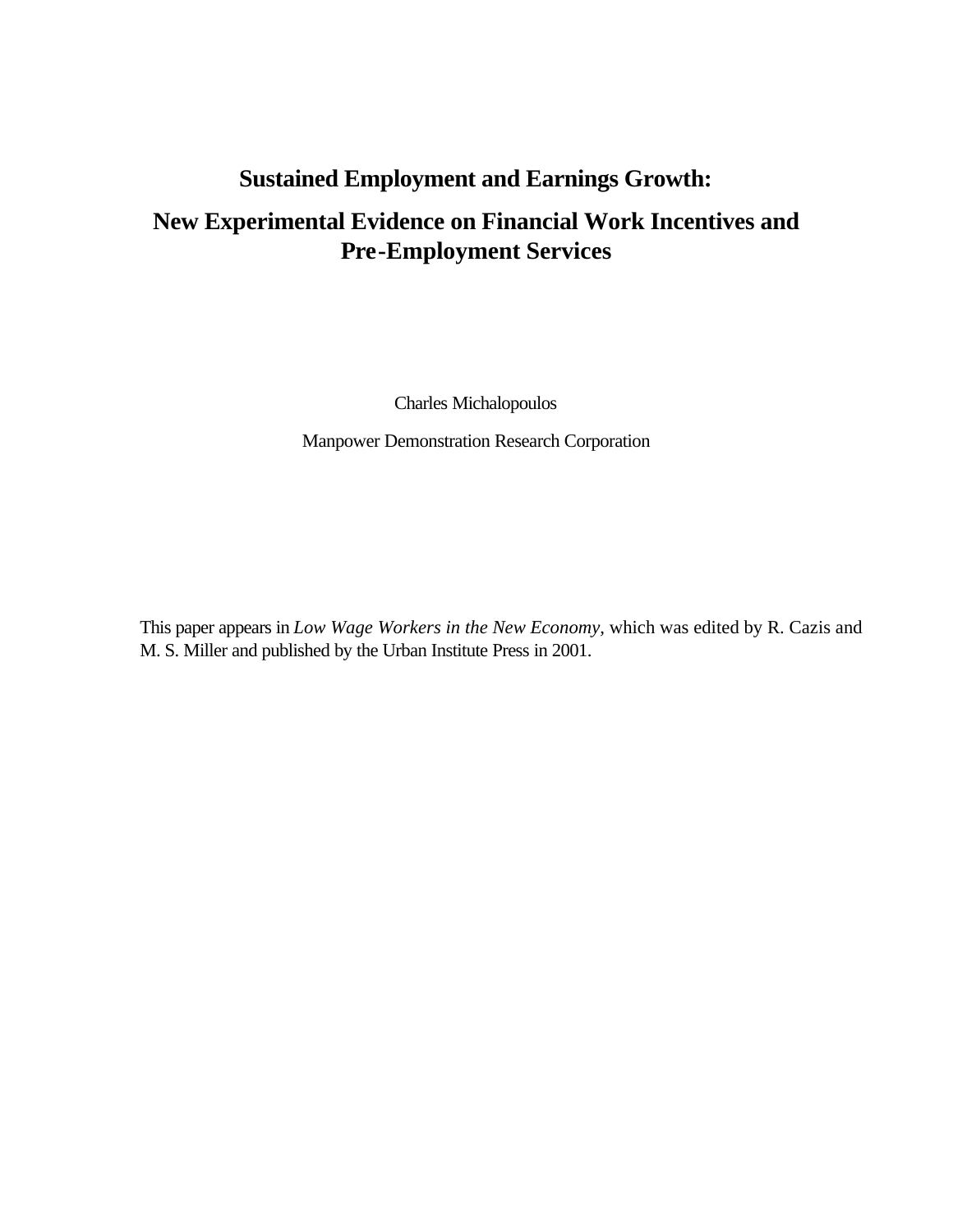#### **Acknowledgments**

This paper uses results from the National Evaluation of Welfare-to-Work Strategies (NEWWS), which was funded by the U.S. Department of Health and Human Services and the U.S. Department of Education; the Self-Sufficiency Project (SSP), which was conceived and funded by Human Resources Development Canada (HRDC), managed by the Social Research and Demonstration Corporation (SRDC), and evaluated with the collaboration of SRDC; and the Minnesota Family Investment Program (MFIP), which was developed and funded by the Minnesota Department of Human Services. Each of organization deserves credit for granting permission to use results from their studies.

At MDRC, Stephen Freedman provided the thoughtful research on sustained employment and earnings growth in NEWWS, and Cynthia Miller and the MFIP research team did the same for work on sustained employment in MFIP. Both also provided insightful comments on the synthesis, as did Gordon Berlin, Dan Bloom, Howard Bloom, Amy Brown, David Butler, Judy Gueron, and Rob Ivry. Nina Gunzenhauser edited the paper.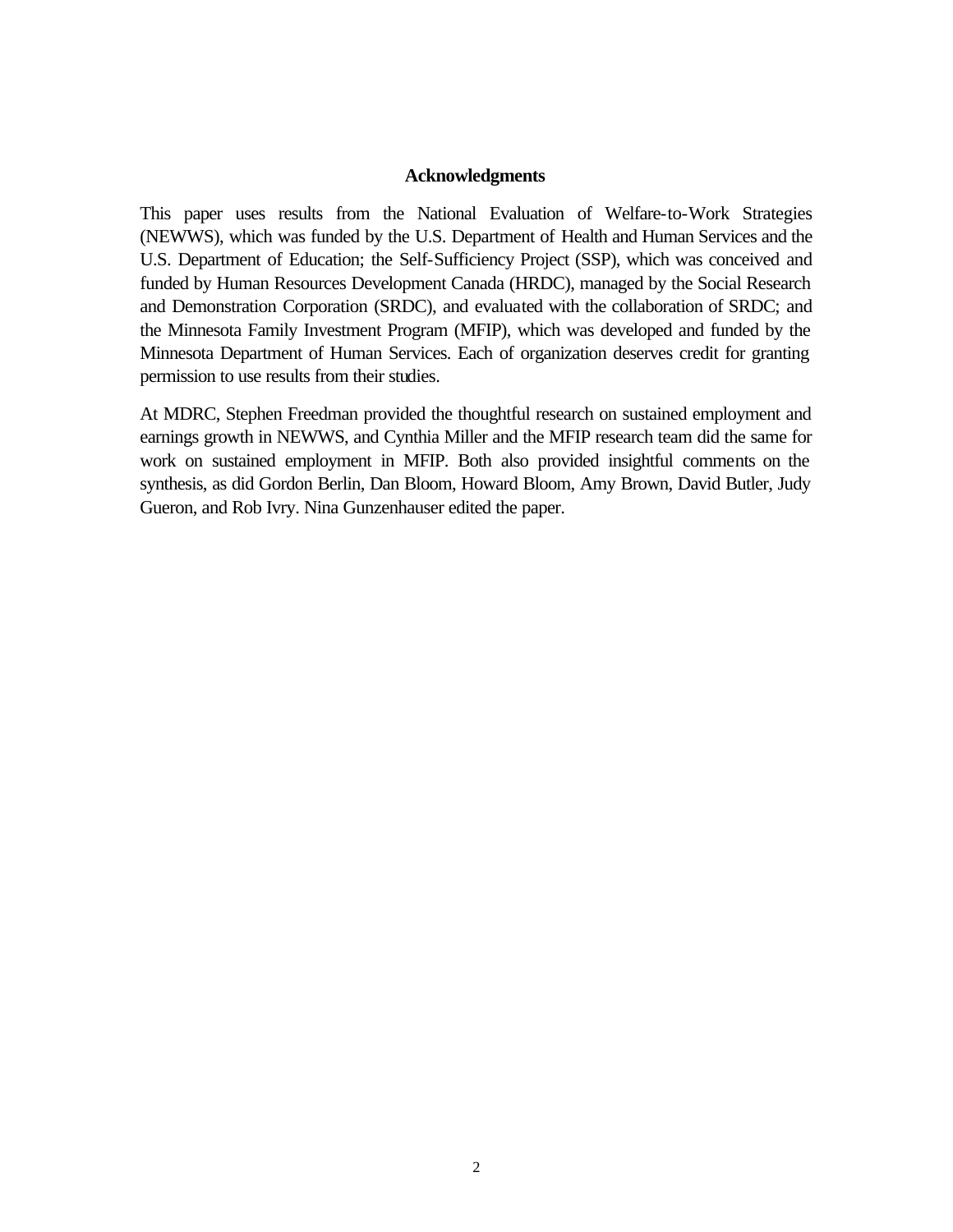We know how to get low-income people to go to work: build a strong and growing economy filled with jobs, make work pay through generous tax credits and welfare programs that allow working people to keep more of their benefits, and implement programs with employment and training services and time-limited welfare benefits to encourage people to work. However, we know little about the types of policies that will help people stay employed and increase their earnings over time. This paper seeks to partially fill the gap by pulling together recent evidence on how pre-employment services and financial work incentives can promote sustained employment and earnings growth.

The paper describes results from 13 programs begun since the early 1990s that share several important characteristics. First, each tested a policy designed to help or encourage single-parent welfare recipients to work. Second, each program now has enough information to assess whether the programs promoted sustained employment and promoted growth in hourly wages or quarterly earnings. Finally, each of the programs was studied by the Manpower Demonstration Research Corporation (MDRC) using a rigorous experimental research design that many people think gives the most reliable information about the effects of new policies.<sup>1</sup> In these studies, people were assigned at random to either a *program group* which was required to participate in an employment and training program or was offered a financial work incentive, or a *control group* which was not.

In other ways, the programs are quite diverse. They operated in a number of places: Atlanta, Georgia; Columbus, Ohio; Detroit, Michigan; Grand Rapids, Michigan; Portland, Oregon; Riverside, California; seven counties in Minnesota; and the Canadian provinces of British Columbia and New Brunswick. The programs vary in origin; most were part of state welfare-to-work programs funded under the Job Opportunities and Basic Skills Training (JOBS) program of the Family Support Act of 1988 (FSA), but one was a Canadian federal demonstration to test the effects of supplementing the earnings of long-term welfare recipients, and one was begun as a test of a change to the old AFDC program. Most important, the programs used different methods to help or encourage parents to find work. Two relied solely on financial work incentives that supplemented the earnings of people who went to work, ten used employment and training services such as job search assistance or adult basic education, and one combined financial work incentives with employment and training services.

The studies described in this paper provide useful information on policies that promote sustained employment, but they are not perfect. First, they included only welfare recipients and therefore cannot indicate how their strategies would affect a broader group of low-skill workers. Second, their primary objectives were to get people to go to work, and none of the programs used post-employment strategies to help people stay employed or advance.<sup>2</sup> Third,

 $1$  Other studies have done research on sustained employment and earnings growth but have not used the rigorous random assignment method. For a summary of this research, see the recent MDRC how-to guide on sustained employment (Strawn and Martinson, 2000).

 $2^{2}$  To learn more about experimental evaluations of post-employment services, see the reports on the Postemployment Services Demonstration (Rangarajan and Novak, 1999) and the Self-Sufficiency Project Plus (Quets et al., 1999), two projects that used post-employment services to try to increase employment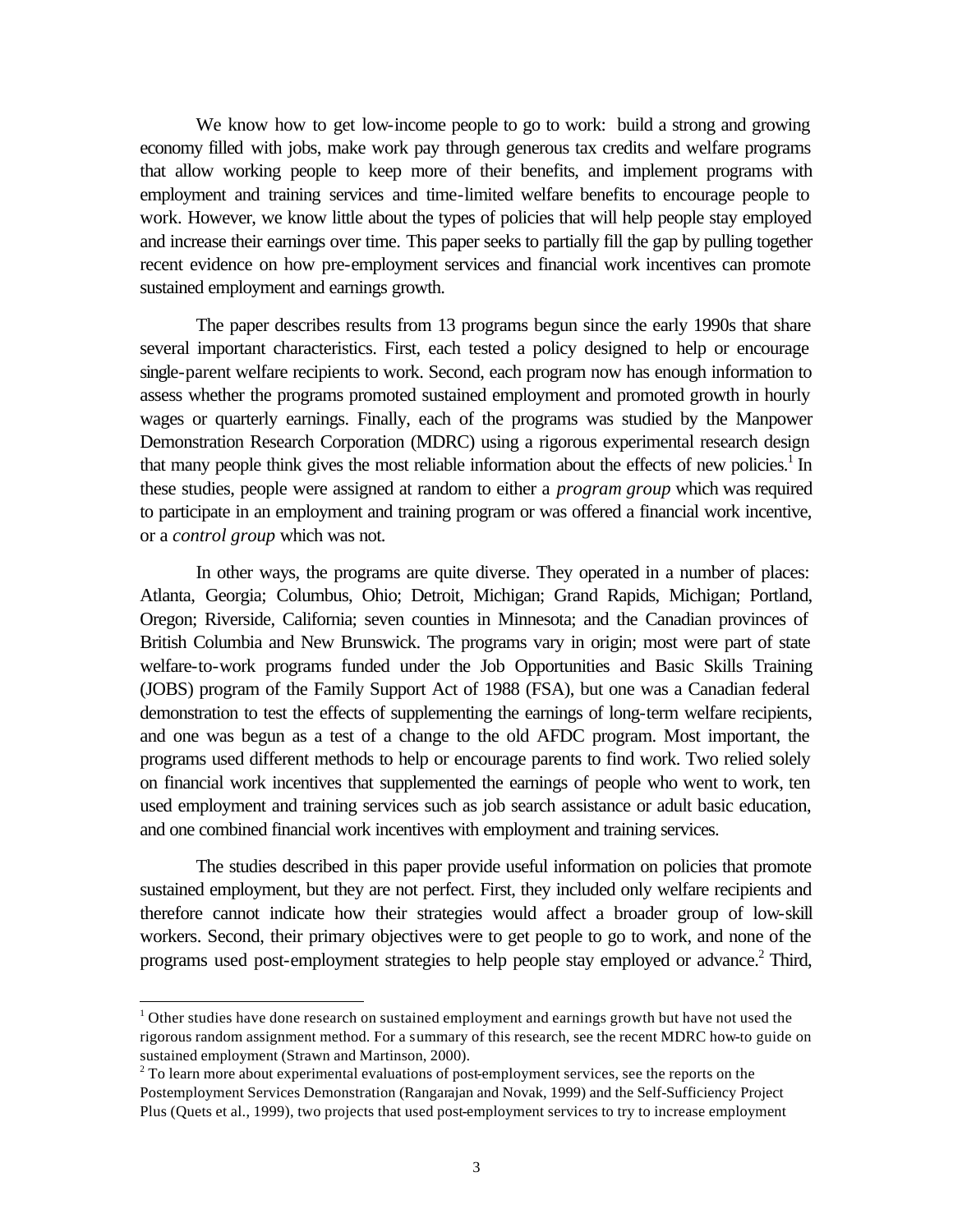they did not collect information on the types of jobs people held, so they cannot directly tell us whether people who went to work because of these programs advanced in their jobs. In addition, only one of the studies has information on hourly wages over time, so that little can be said about these programs' effects on growth in hourly wages. Finally, researchers studying the programs used a short-term measure of sustained employment, and it is impossible to know at this time whether the programs will help people to stay employed for long periods of time.

Despite these drawbacks, the studies can provide useful information on sustained employment and growth in earnings. Their key lessons include the following:

- **Programs with financial work incentives can promote sustained employment.** Three programs supplemented the income of people who went to work. All three programs increased the number of people who worked. In addition, all three programs encouraged most people who went to work to stay employed for a year or longer. This makes sense. By providing families with extra income, the programs provided a reason to keep working and provided financial resources to weather temporary crises such as child care or transportation problems.
- **Programs that emphasize going to work immediately can promote sustained employment, but not all programs are equally effective.** Four programs used pre-employment services such as job club to help people find jobs. Of these programs, two were more effective than the others at promoting sustained employment. The two less effective programs emphasized job search and work experience almost exclusively. The two more effective programs used a broader mix of job search and adult basic education. In addition, the most effective program operated in a strong economy, and its staff urged people to wait for "good" jobs that paid more than the minimum wage, were full-time, and offered opportunities for advancement.
- **Programs that emphasize building skills through adult basic education can promote sustained employment, but most of the programs studied had small effects.** Six programs required people to enroll in adult basic education or vocational training to increase their employability. The programs generally had modest effects on employment overall and on sustained employment. There is some evidence, however, that requiring all people to enroll in basic or vocational education is as effective at promoting sustained employment as requiring all people to look for work initially. In two sites, programs were run side-by-side, one requiring most people to look for work initially, and one enrolling most people initially in adult basic education or vocational training. In these sites, the two approaches increased the number of people who went work and stayed employed by about the same amount.

among ex-welfare recipients but that failed to do so. Results on sustained employment and wage or earnings growth were not available for these two evaluations, so they are not discussed in this paper.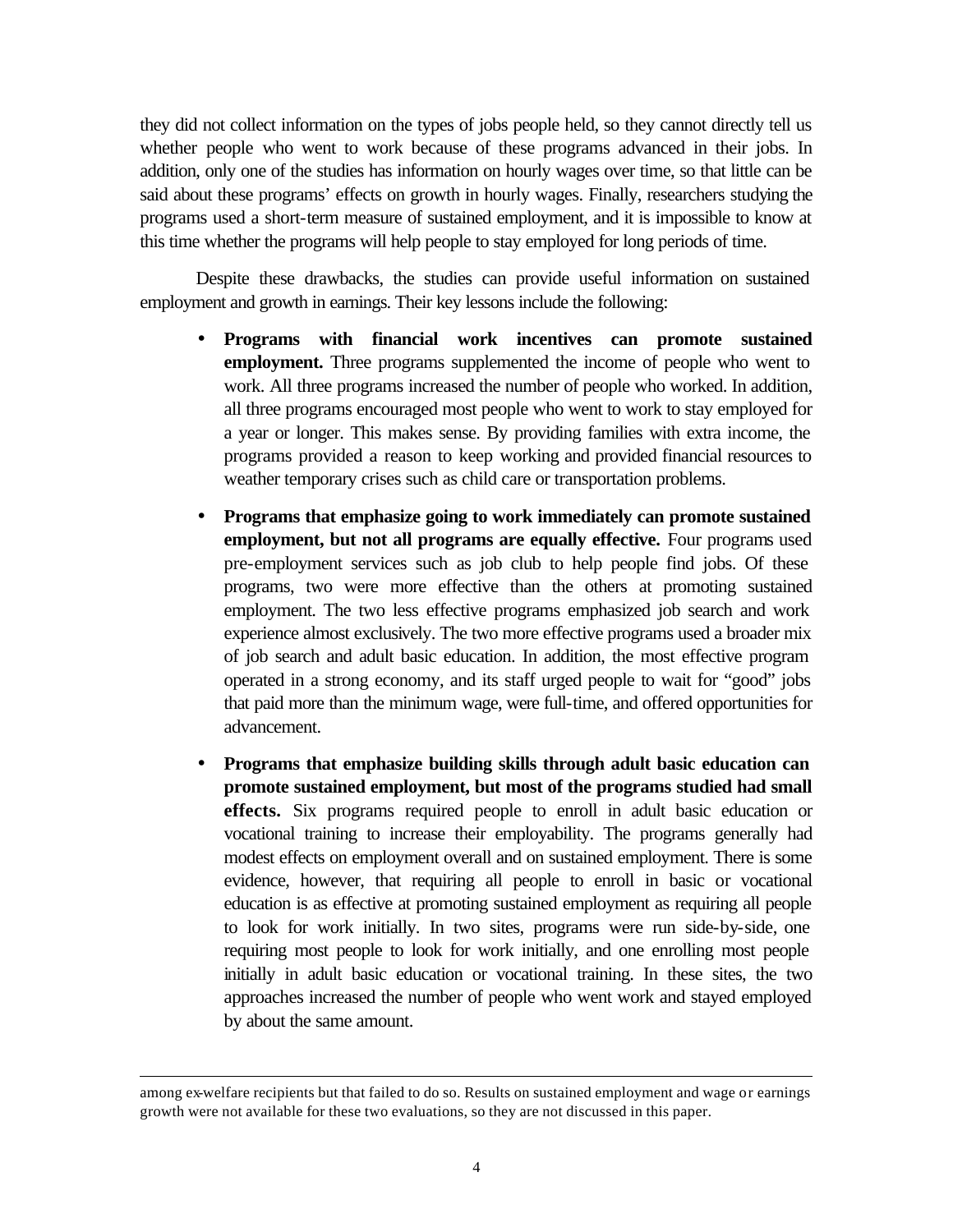- **Sustained full-time work may be the key to increasing hourly wages.** One program supplemented the earnings of people who worked full-time (30 hours or more per week) but did not reward part-time work. People who went to work because of the incentive therefore worked full-time, and many of them were able to sustain their full-time employment. In this program, wages were more likely to increase for people who were offered the incentive than for people who were not offered the incentive.
- **· Pre-employment services focused on getting people to work can result in earnings gains over time, but growth in earnings may be more closely linked to sustained employment.** Programs that used pre-employment services to encourage immediate work increased the number of people whose earnings increased over time. Programs that had the largest effects on sustained employment, however, were also the most likely to result in earnings that increased over time.

The story is complex and somewhat speculative. There is not just one way of increasing retention, earnings, or wages. Financial work incentives appear consistently effective, but employment and training services are also effective in some settings. Details on these points are presented in the sections below.

# **I. Description of Programs**

l

The programs studied in this paper include ten programs that were evaluated as part of the National Evaluation of Welfare-to-Work Strategies (NEWWS); two versions of the Minnesota Family Investment Program (MFIP); and Canada's Self-Sufficiency Project (SSP).<sup>3</sup> Brief descriptions of the programs are provided below. An appendix provides more details on data sources and the way that sustained employment and earnings growth were defined.

• **Labor Force Attachment (LFA) programs in Atlanta, Grand Rapids, and** Riverside.<sup>4</sup> These programs required most participants to look immediately for work, usually through a job club that lasted from one to three weeks. People who completed job search without finding a job were often then enrolled in adult basic education, vocational training, or work experience.

 $3$  Results described in this paper come from three recent or forthcoming reports: Michalopoulos et al., 2000, on the Canadian program; Miller et al., 2000, on the programs in Minnesota; and Freedman, Forthcoming, on programs in Atlanta, Columbus, Detroit, Grand Rapids, Riverside, and Portland. See those reports for more information about the programs or results described in this paper.

<sup>4</sup> The Riverside programs discussed in this paper are *not* the Riverside GAIN program studied by MDRC beginning in 1988. That program had some of the largest effects on employment seen in a random assignment evaluation of a welfare-to-work program. Like the program in Portland, Riverside GAIN emphasized employment but allowed people in need of basic education to enroll in adult basic education before looking for work. Results on sustained employment were not calculated for the Riverside GAIN program and are therefore not presented here. The program and its results are described in Riccio, Friedlander, and Freedman, 1994.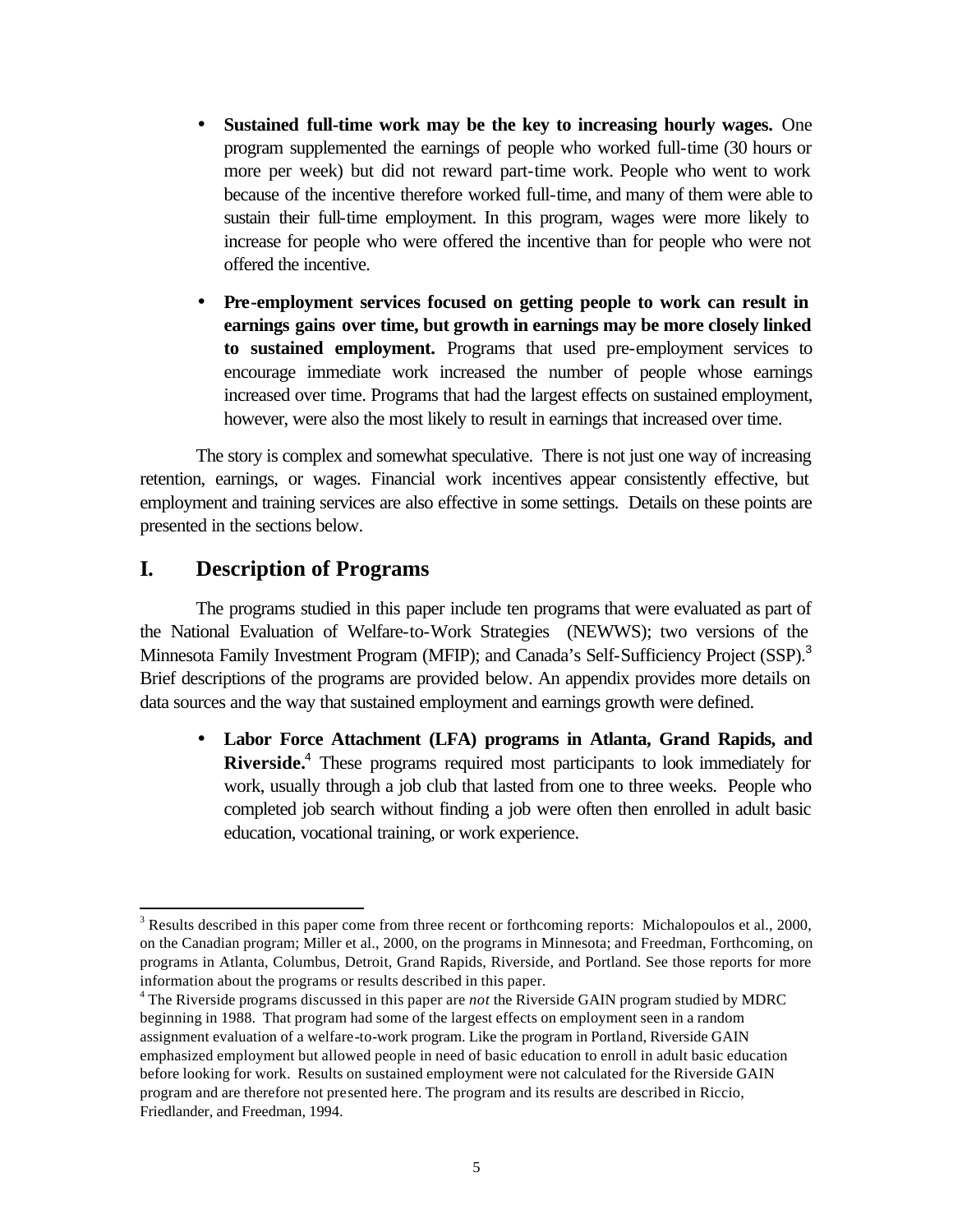- **Education-focused programs in Atlanta, Grand Rapids, Riverside, Columbus and Detroit.<sup>5</sup>** Six programs studied under NEWWS emphasized education: "human capital development" (HCD) programs in Atlanta, Grand Rapids, and Riverside; two programs in Columbus that tested different forms of case management; and one program in Detroit. In each of these programs, most participants were initially placed into education and training programs, particularly adult basic education and vocational training.
- **· Portland, Oregon JOBS Program.** This was an employment-focused program that used job search for people who were considered ready to work but allowed people who were thought to need more skills to enroll initially in short-term adult basic education or vocational training before looking for work. As a result, only about one-third of participants in the program were required to look for work immediately, one-third were allowed to participate in education or training, and onethird were not assigned to any activity within three months of entering the program because they had already left welfare or begun working. As in the three LFA programs, staff in Portland emphasized to clients that the goal of the program was to get a job. Unlike the LFA programs, however, the Portland program encouraged participants to wait until they found "good" jobs that paid more than the minimum wage, were full-time, and offered opportunities for advancement.
- Minnesota Family Investment Program (MFIP).<sup>6</sup> Begun in 1994 to test whether financial incentives would encourage welfare recipients to work, MFIP allowed working welfare recipients to keep more of their welfare benefit than they could under AFDC. For example, a mother of two who worked 20 hours per week and earned \$6 per hour received almost \$250 per month more in income under MFIP than under AFDC. In addition, MFIP required people who received welfare for 24 or more months over a three-year period to participate in employment and training services. MFIP's services required most people to look for work and encouraged them to take jobs quickly, especially in comparison with the employment services available to the control group through AFDC. To understand the effects of MFIP's incentives alone, some individuals were assigned to a program (called MFIP Incentive Only) that offered them the financial incentive but did not require them to participate in employment and training services.
- **Canada's Self-Sufficiency Project (SSP)**. SSP offered a three-year earnings supplement to selected single-parent long-term welfare recipients in British Columbia and New Brunswick. The earnings supplement was a monthly cash

<sup>&</sup>lt;sup>5</sup> Oklahoma City also ran an education-focused program that was studied in NEWWS. However, too little follow-up information was collected to allow researchers studying the program to show its effects on sustained employment or earnings growth.

<sup>&</sup>lt;sup>6</sup> MFIP is also the name of Minnesota's TANF program which is a substantially modified version of the pilot MFIP program described here. In comparison to the pilot version of MFIP, Minnesota's TANF program has time limits on receipt of welfare, less generous financial work incentives, more stringent requirements for participating in employment and training services, and a greater emphasis on job search.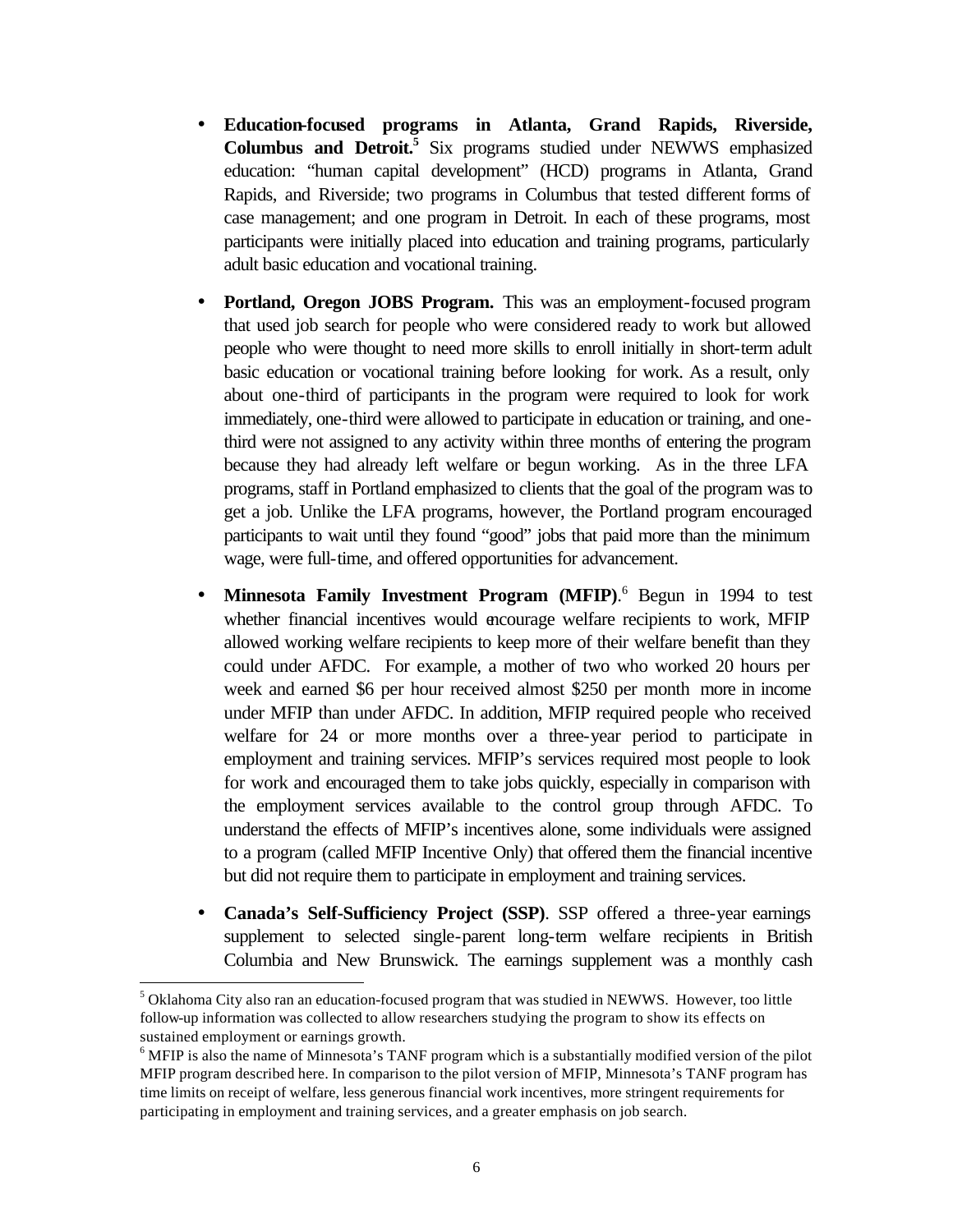payment available to single parents who had been on welfare for at least one year and who left welfare for full-time work (30 hours or more per week) within a year of entering the program. The supplement was paid on top of earnings for up to three continuous years, as long as the person continued to work full-time and remained off welfare. While collecting the supplement, an eligible single parent received an immediate payoff from work; in most cases, her total income before taxes was about twice her earnings.

The period covered by these studies runs from the middle of 1991 until the end of 1998. People were first randomly assigned to program and control groups in Riverside in June 1991, and random assignment for the Riverside sample covered in this paper concluded in June 1993. Since results for Riverside include four years of information for each person, the period covered ends in the middle of 1997 for the last people randomly assigned. The most recent information comes from Portland, where random assignment took place between February 1993 and December 1994. Because of the four-year follow-up period in Portland, information for the last person randomly assigned in Portland comes from the end of 1998.

### **II. Evidence on Sustained Employment**

l

### **Lesson 1: Programs with financial work incentives can increase sustained employment.**

Two of the programs — SSP and MFIP Incentive Only — did nothing but try to make work pay by allowing welfare recipients to keep more of their welfare benefits when they went to work (MFIP) or by providing them with an earnings supplement if they went to work fulltime (SSP). A third program — the full MFIP program — combined the program's financial work incentives with mandatory employment-focused services. All three programs increased employment, and all three programs increased sustained employment.

Evidence on the effects of financial incentives is presented in Table 1. As in all of the tables in this paper, results are based on *experimental comparisons*. That is, average outcomes for the entire program group were compared with average outcomes for the entire control group. When the table refers to the proportion of people who did something, it consequently refers to the proportion of *all* people who were assigned to a program group or a control group; it does not refer merely to the people who ever worked.

The first three rows of Table 1 show the effects of SSP on full-time employment and on whether SSP increased sustained full-time employment.<sup>7</sup> The first row of the table indicates that 42.5 percent of the program group worked full time early enough in the follow-up period that we could determine whether they stayed employed for a year or longer. During the same period, only 27.3 percent of the control group worked full time. The difference in outcomes

 $<sup>7</sup>$  As described in the appendix, SSP researchers looked only at sustained full-time employment because full-</sup> time employment was the goal of the program. Because some people in SSP were employed part-time but never worked full-time, employment rates reported for SSP in this paper are somewhat lower than in the other studies.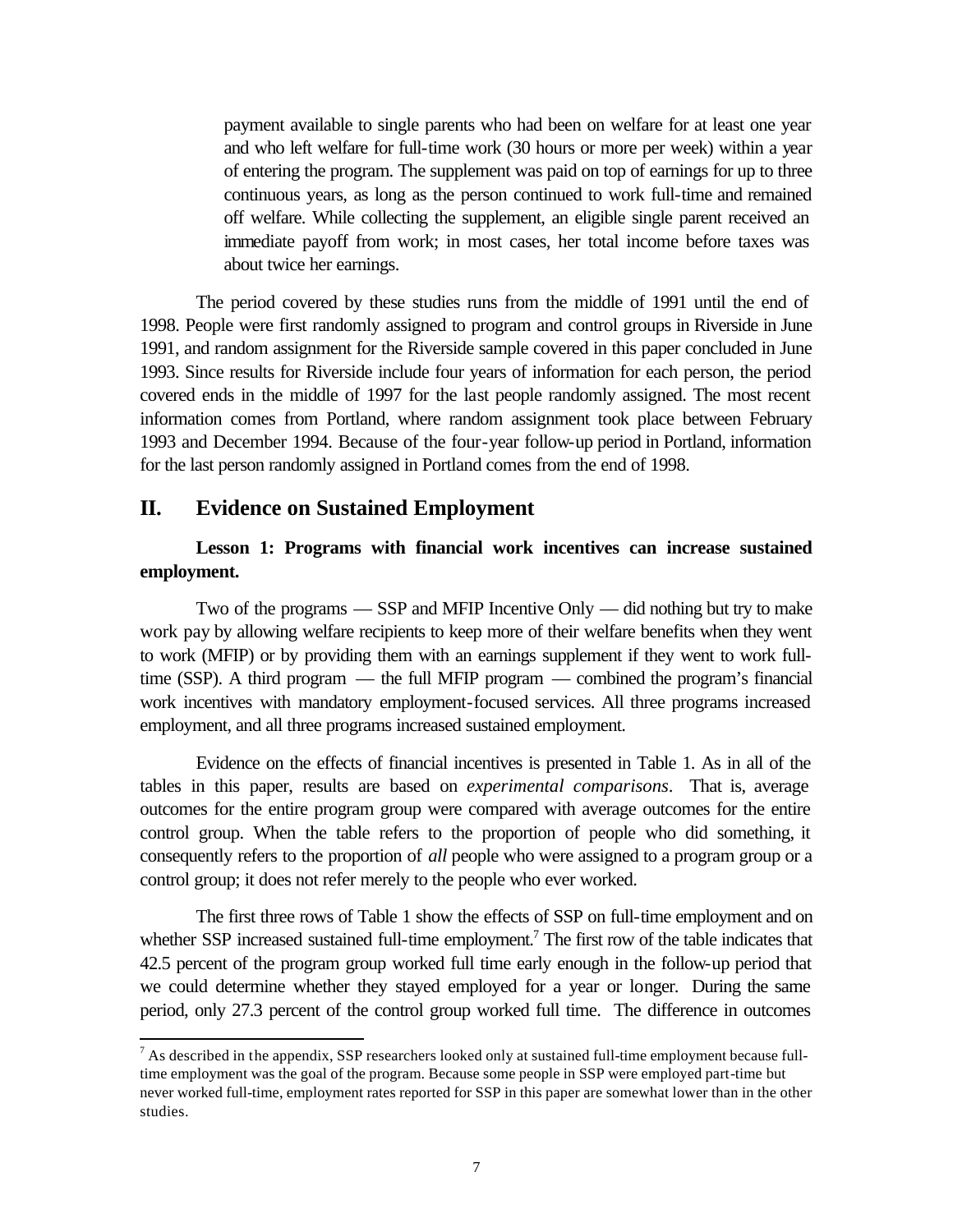between the two research groups indicates the effect of the program. In this case, it indicates that SSP increased the proportion of people who ever worked full time by 15.2 percentage points, an increase of 55.6 percent over what the control group did without the supplement offer.

|                                         | Program      | <b>Control</b> | <b>Effect</b> | Percentage |
|-----------------------------------------|--------------|----------------|---------------|------------|
| <b>Employment outcome</b>               | Group $(\%)$ | Group $(\%)$   | (Difference)  | Change (%) |
| <b>SSP</b>                              |              |                |               |            |
| Ever worked full time                   | 42.5         | 27.3           | $15.2***$     | 55.6       |
| Left full-time work quickly             | 21.6         | 17.0           | $4.6***$      | 27.4       |
| Stayed employed full time for a year or | 20.9         | 10.4           | $10.6***$     | 101.8      |
| more<br><b>MFIP Incentives Only</b>     |              |                |               |            |
| Ever worked                             | 44.4         | 39.2           | 5.2           | 13.3       |
| Left work quickly                       | 12.2         | 13.5           | $-1.3$        | $-9.6$     |
| Stayed employed for a year or more      | 32.2         | 25.7           | $6.5***$      | 25.3       |
| <b>MFIP</b>                             |              |                |               |            |
| Ever worked                             | 50.5         | 39.2           | $11.4***$     | 29.1       |
| Left work quickly                       | 16.3         | 13.5           | 2.8           | 20.7       |
| Stayed employed for a year or more      | 34.2         | 25.6           | $8.6***$      | 33.6       |

**Table 1: Effects of Programs with Financial Work Incentives on Sustained Employment**

**Source** : Calculations from 18- and 36-month follow-up survey data in SSP and 36-month follow-up survey data in MFIP. **Notes**: Two-tailed t-tests were applied to differences between the outcomes for the program and control groups. Statistical significance level are indicated as:  $* = 10$  percent;  $** = 5$  percent;  $*** = 1$  percent.

Impact may not appear to be the difference between the program group and control group outcomes due to rounding.

People who ever worked full time can be divided into two groups: those who stopped working full time quickly, and those who did not. The next two rows of the table report two composite outcomes: (1) the proportion of the program and control groups that found full-time jobs but stayed employed full time for *less than* a year, and (2) the proportion that found fulltime jobs and stayed employed full time for *a year or more*.

How should these measures be interpreted? At one extreme, all people encouraged by SSP to work full time might have stopped working quickly (after less than a year). In that case, the effect of the program on the proportion who worked full time for a year or more would be zero, and its effect on the proportion who worked full time for less than a year would be as large as its effect on full-time employment overall (15.2 percentage points).

At the other extreme, all people encouraged by SSP to work full time might have done so for a year or more. In that case, the effect of the program on full-time employment that lasted a year or more would be the same as its effect on full-time employment (15.2 percentage points), and the effect on full-time employment that lasted less than a year would be zero.

The actual results show that neither of the extremes occurred. Most, but not all, of the initial full-time employment generated in SSP did last at least a year. In particular, more than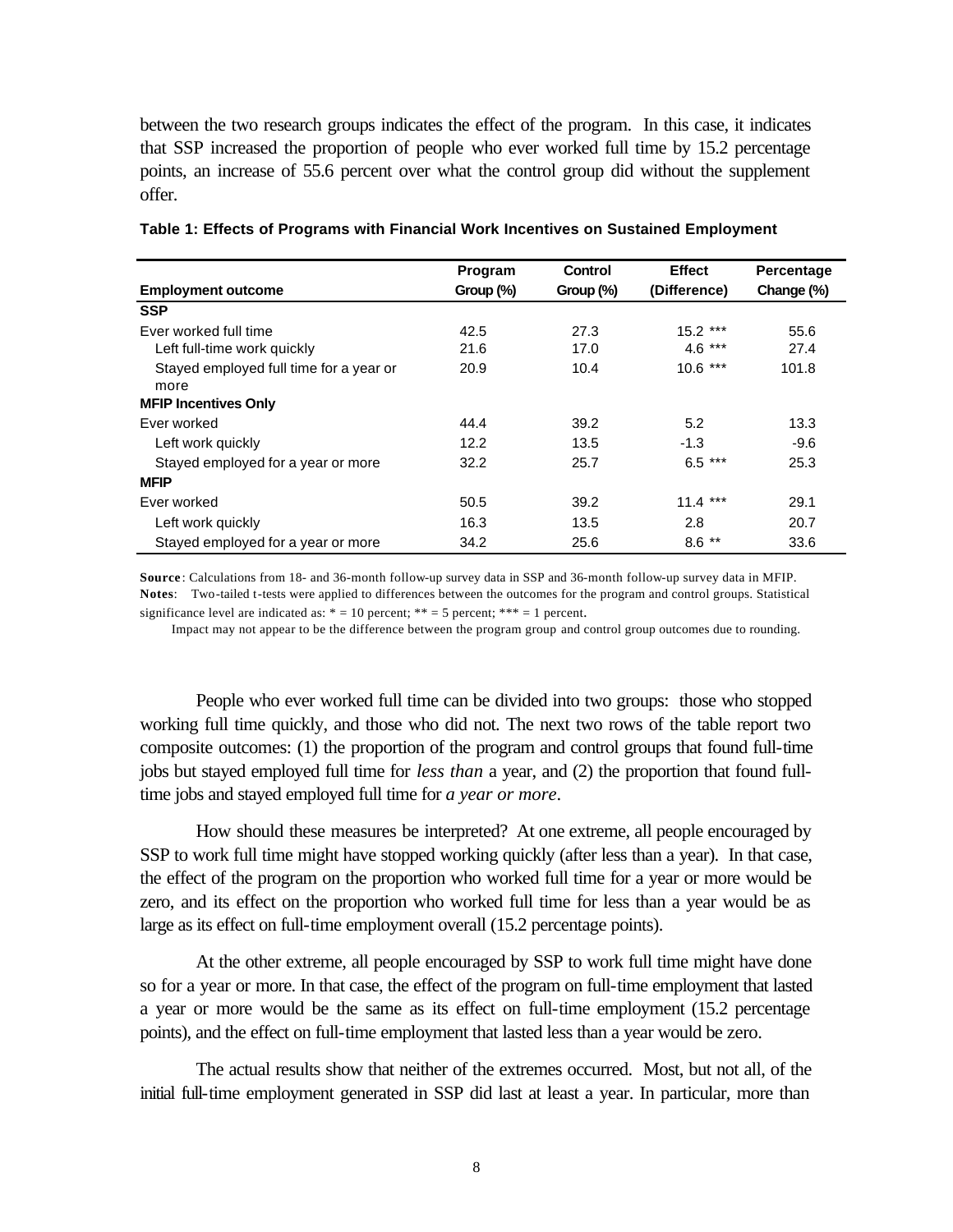twice as many people in the program group as in the control group found full-time jobs and stayed employed full-time for a year or longer  $-20.9$  percent compared to 10.4 percent. That is, SSP increased sustained full-time employment by 10.6 percentage points.

The second panel of Table 1 shows similar results for people who were offered MFIP's financial incentives but who were not required to participate in its employment services.<sup>8</sup> While 39.2 percent of the control group worked at some point, 44.4 percent of the program group did, for an increase of 5.2 percentage points. Like SSP, MFIP's incentives primarily increased sustained employment: the incentives increased employment of a year or more by 6.5 percentage points, even more than it increased employment overall.

The third panel of Table 1 shows similar results for people in MFIP who were not only offered the program's financial incentives but also required to participate in its employment services. Combining incentives with mandatory employment services appears to be somewhat more effective than offering incentives alone. The full MFIP program increased employment overall by more than 10 percentage points and increased sustained employment by nearly 10 percentage points.

The three programs that tried to make work pay produced consistent results. All three increased employment, and all three increased sustained employment much more than they increased temporary employment. This makes sense. Incentives in MFIP and SSP were available every month, giving people a reason to keep their jobs or to find new jobs when they lost work, and giving them financial resources to weather crises such as problems with child care or transportation.

### **Lesson 2: Programs that emphasize going to work immediately can promote sustained employment, but not all programs are equally effective.**

Table 2 shows results on sustained employment for four JOBS programs that were focused on getting people to go to work — LFA programs in Atlanta, Grand Rapids, and Riverside, and the program in Portland. As described earlier, the LFA programs required almost all participants to initially enroll in job search, most commonly in job clubs lasting from one to three weeks. As a result, nearly 90 percent of participants in the Atlanta and Grand Rapids programs and about 70 percent of participants in the Riverside program initially looked for work. In Portland, in contrast, only people considered job-ready were required to look for work, while those considered most in need of basic skills were allowed to enroll in adult basic education or vocational training.

According to the results in Table 2, the four employment-focused programs had quite varied results, both in terms of how much they encouraged people to find work, and how much they increased sustained employment. The most successful program at increasing employment overall was Riverside LFA, which increased employment by 10.6 percentage points. At the other extreme, Atlanta's LFA program increased employment by only 3.5 percentage points.

<sup>&</sup>lt;sup>8</sup> Results for MFIP are limited to long-term welfare recipients in urban counties since this is the only group for which sustained employment was calculated by MFIP researchers.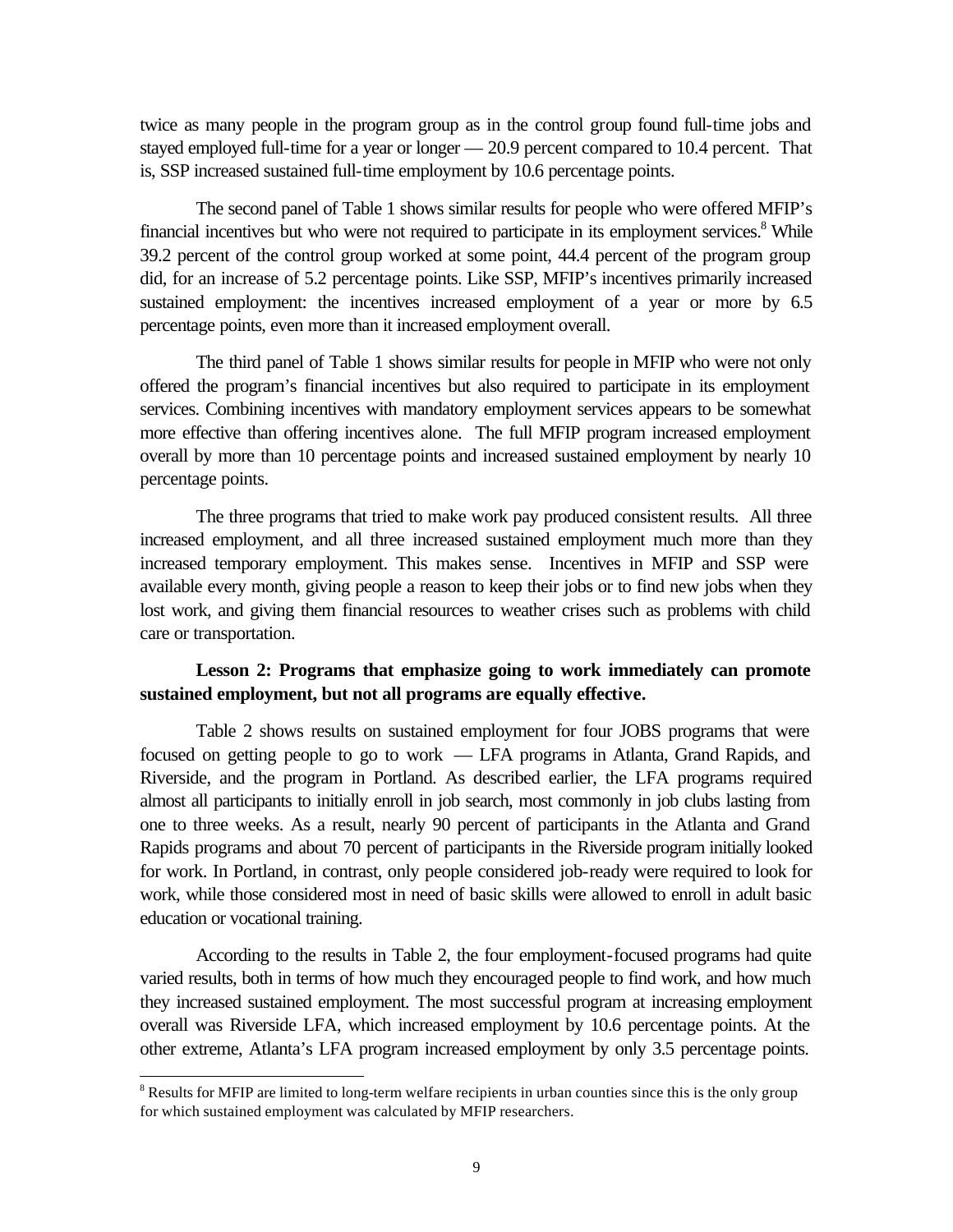In between were Grand Rapids LFA (5.5 percentage points) and Portland (7.0 percentage points).

The programs also differed substantially in whether they resulted in sustained employment. In Portland and Atlanta LFA, the increase in sustained employment was as big as or bigger than the increase in employment overall. For example, Portland increased employment overall by 7.0 percentage points and increased sustained employment by 6.7 percentage points. Atlanta LFA increased sustained employment by 5.9 percentage points even though it increased employment overall by only 3.5 percentage points. In contrast, Grand Rapids LFA and Riverside LFA increased primarily short-term employment.

|                                    | Program      | <b>Control</b> | <b>Difference</b> | Percentage |
|------------------------------------|--------------|----------------|-------------------|------------|
| <b>Employment outcome</b>          | Group $(\%)$ | Group (%)      | (Effect)          | Change (%) |
| <b>Atlanta LFA</b>                 |              |                |                   |            |
| Ever worked                        | 74.6         | 71.1           | $3.5$ **          | 4.9        |
| Left work quickly                  | 36.8         | 39.3           | $-2.5$            | $-6.3$     |
| Stayed employed for a year or more | 37.8         | 31.9           | $5.9***$          | 18.6       |
| <b>Grand Rapids LFA</b>            |              |                |                   |            |
| Ever worked                        | 85.1         | 79.6           | $5.5***$          | 6.9        |
| Left work quickly                  | 51.3         | 47.8           | $3.4*$            | 7.1        |
| Stayed employed for a year or more | 33.9         | 31.8           | 2.1               | 6.6        |
| <b>Riverside LFA</b>               |              |                |                   |            |
| Ever worked                        | 66.6         | 55.9           | $10.6***$         | 19.0       |
| Left work quickly                  | 35.4         | 28.7           | $6.7***$          | 23.3       |
| Stayed employed for a year or more | 31.1         | 27.2           | $4.0***$          | 14.6       |
| <b>Portland</b>                    |              |                |                   |            |
| Ever worked                        | 80.3         | 73.4           | $***$<br>7.0      | 9.5        |
| Left work quickly                  | 37.6         | 37.4           | 0.3               | 0.8        |
| Stayed employed for a year or more | 42.7         | 36.0           | $6.7***$          | 18.5       |

#### **Table 2: Effects of Employment-Focused Welfare-to-Work Programs on Sustained Employment**

**Source** : Calculations from employment reported to state unemployment insurance systems.

**Notes**: Two-tailed t-tests were applied to differences between the outcomes for the program and control groups. Statistical significance levels are indicated as:  $* = 10$  percent;  $** = 5$  percent;  $*** = 1$  percent.

Impact may not appear to be the difference between the program group and control group outcomes due to rounding.

It is not clear why the programs had such different effects on sustained employment. Three possible explanations are the mix of education and job search used in the different programs, attitudes of staff about the effectiveness of the LFA strategy, and economic conditions.

Atlanta LFA and Portland used a broader mix of job search and adult basic education than did Riverside LFA and Grand Rapids LFA. As described earlier, this mix was an explicit part of Portland's program. Although it required nearly everyone to initially look for work, Atlanta LFA made substantial use of adult basic education for people who looked for work without finding a job. In contrast, Riverside LFA required many people who failed to find work to continue looking for work, and Grand Rapids LFA placed much of this group into unpaid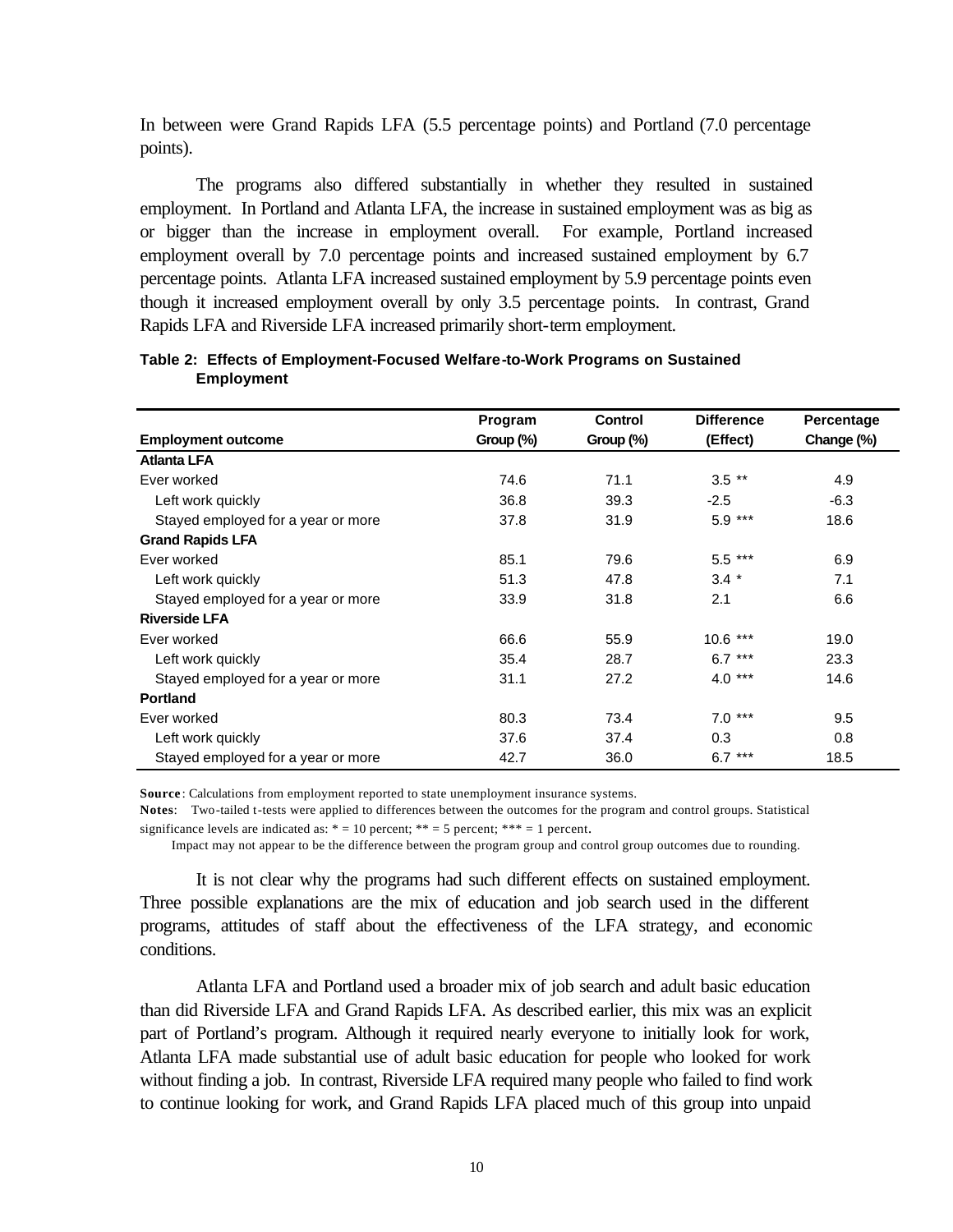work experience. This does not imply that relying primarily on adult basic education is a key to sustained employment, but rather that the mix of job search and adult basic education may be important, perhaps because programs that use both job search and education can target each strategy at people who would benefit from them. Lesson 3 will discuss results for several programs that required most people to enroll in education programs.

Atlanta LFA and Portland also differed from Riverside LFA in the services that case managers thought would best help welfare recipients move to work. In both Portland and the Atlanta LFA program, twice as many staff preferred human capital development to quick job entry as a strategy for moving clients to work. In Riverside's LFA program, in contrast, nearly all case managers preferred labor force attachment to human capital development as a means of moving people to work.

A third possible explanation for the larger increases in sustained employment in Atlanta and Portland is the state of the economy. Between 1993 and 1998, employment grew in all four sites, but the unemployment rate was by far the highest in Riverside, particularly in the early part of the program.<sup>9</sup> When Riverside's program moved people to work quickly, it was in a poor economy that might have provided short-term, temporary, or undesirable jobs. The economy was strong in Grand Rapids during this period, however, suggesting that a strong economy is not enough to ensure the employment services will generate increases in sustained employment.

The fact that Riverside's program increased short-term employment more than it increased sustained employment should not necessarily be viewed as negative. The primary goal of the program was to help people go to work, and Riverside's program was the most effective of the four employment-focused programs in accomplishing this goal. It does suggest, however, that a program that tries to get people to go to work as quickly as possible may need other features such as post-employment services to help people stay at work and advance in their careers (although the few experimental evaluations of post-employment strategies have not been encouraging).

# **Lesson 3: Programs that encourage most people to build skills through adult basic education can also increase retention, but most of these programs had small effects.**

The third major approach to encouraging welfare recipients to work (in addition to financial incentives and job search) is by increasing their skills and thereby increasing their attractiveness to employers and their ability to earn a living wage. Table 3 presents results on sustained employment for six programs that required most people to enroll initially in adult basic education or vocational training. Overall, these programs did not promote much sustained employment. Nevertheless, focusing on basic education appears to be as effective as focusing on job search in encouraging sustained employment.

 $9<sup>9</sup>$  In 1993, for example, the unemployment rate in Riverside was 11.5 percent; in Portland, it was only 5.5 percent. While many jobs were added in Riverside during this period, the unemployment rate remained quite high at 6.9 percent in 1998.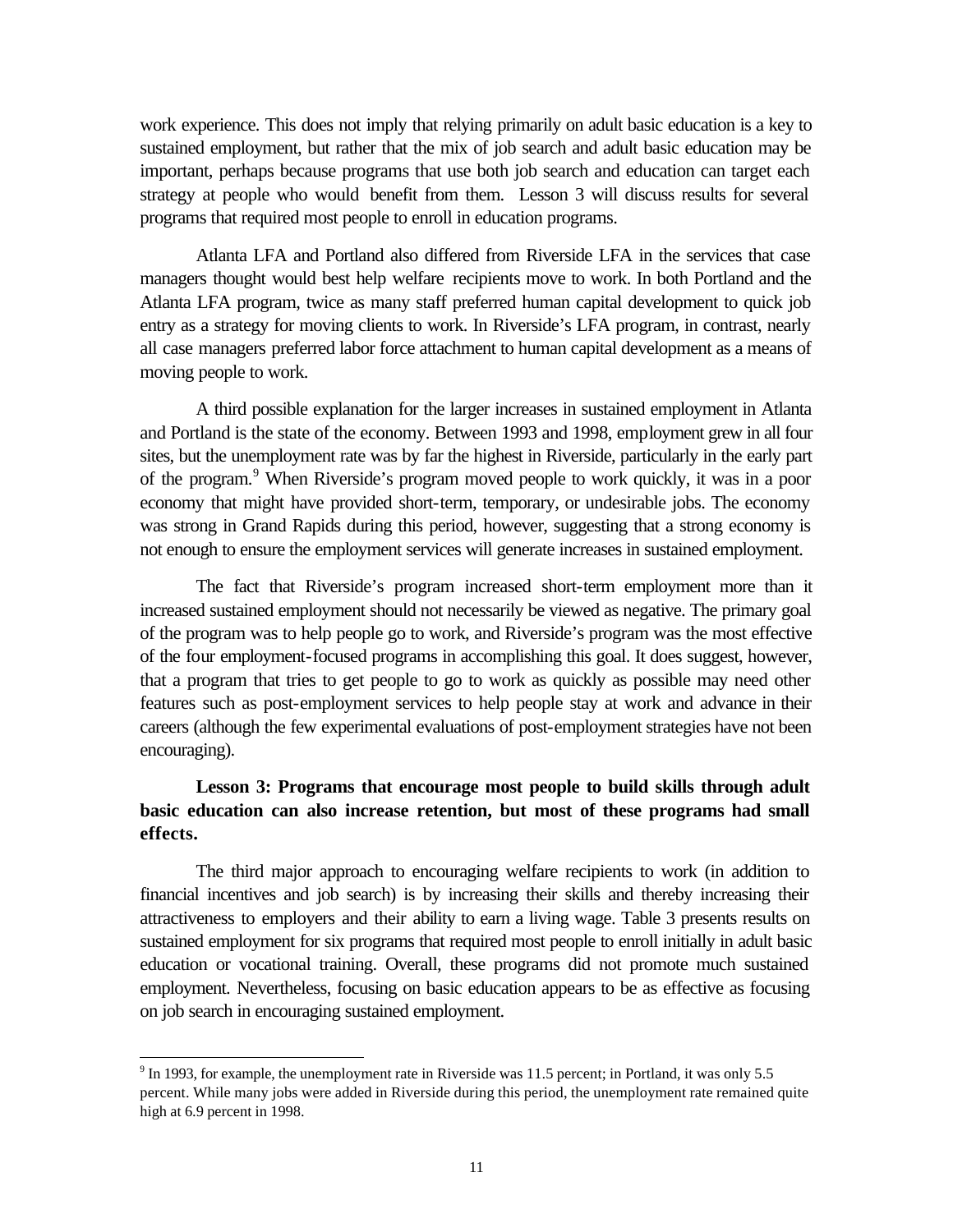|                                    | Program   | <b>Control</b> | <b>Difference</b> | Percentage |
|------------------------------------|-----------|----------------|-------------------|------------|
| <b>Employment outcome</b>          | Group (%) | Group (%)      | (Effect)          | Change (%) |
| <b>Atlanta HCD</b>                 |           |                |                   |            |
| Ever worked                        | 74.2      | 71.1           | $3.0**$           | 4.3        |
| Left work quickly                  | 36.8      | 39.3           | $-2.5$            | $-6.3$     |
| Stayed employed for a year or more | 37.4      | 31.9           | 5.5 ***           | 17.3       |
| <b>Grand Rapids HCD</b>            |           |                |                   |            |
| Ever worked                        | 82.9      | 79.6           | $3.3$ **          | 4.1        |
| Left work quickly                  | 49.0      | 47.8           | 1.2               | 2.4        |
| Stayed employed for a year or more | 33.9      | 31.8           | 2.1               | 6.6        |
| <b>Riverside HCD</b>               |           |                |                   |            |
| Ever worked                        | 55.7      | 49.2           | $6.5***$          | 13.2       |
| Left work quickly                  | 31.7      | 27.6           | 4.2 $**$          | 15.1       |
| Stayed employed for a year or more | 24.0      | 21.7           | 2.3               | 10.7       |
| <b>Columbus Integrated</b>         |           |                |                   |            |
| Ever worked                        | 81.8      | 78.2           | $3.6***$          | 4.6        |
| Left work quickly                  | 38.1      | 38.3           | $-0.1$            | $-0.3$     |
| Stayed employed for a year or more | 43.6      | 39.9           | $3.7***$          | 9.3        |
| <b>Columbus Traditional</b>        |           |                |                   |            |
| Ever worked                        | 80.8      | 78.2           | $2.7***$          | 3.4        |
| Left work quickly                  | 38.7      | 38.3           | 0.4               | 1.1        |
| Stayed employed for a year or more | 42.2      | 39.9           | 2.2               | 5.6        |
| <b>Detroit</b>                     |           |                |                   |            |
| Ever worked                        | 75.8      | 72.4           | $3.4***$          | 4.7        |
| Left work quickly                  | 46.6      | 45.3           | 1.3               | 2.9        |
| Stayed employed for a year or more | 29.1      | 27.1           | 2.1               | 7.6        |

#### **Table 3: Effects of Education-Focused Welfare-to-Work Programs on Sustained Employment**

**Source** : Calculations from employment reported to state unemployment insurance systems.

l

**Notes**: Two-tailed t-tests were applied to differences between the outcomes for the program and control groups. Statistical significance levels are indicated as:  $* = 10$  percent;  $** = 5$  percent;  $*** = 1$  percent.

Impact may not appear to be the difference between the program group and control group outcomes due to rounding.

The focus of these programs was generally short-term adult basic education and vocational training. In the three HCD programs, for example, between 36 percent and 57 percent of participants were initially required to enroll in adult basic education. In Atlanta and Grand Rapids, another 20 to 30 percent of participants were enrolled initially in vocational training. (Only people in need of basic education were assigned to the Riverside HCD program. As a result, few participated in vocational training and a majority were assigned to adult basic education.) The average participant was engaged in program activities for about 8 months in the 24 months after random assignment.<sup>10</sup> However, nearly 30 percent of participants were enrolled for more than 12 months during this two-year period.

 $10$  According to Hamilton et al. (1997), average months of participation among people who ever participated in the HCD programs was 7.5 months in Riverside, 8.3 months in Grand Rapids, and 9.4 months in Atlanta. Results on duration of participation are not yet publicly available for the programs in Columbus and Detroit.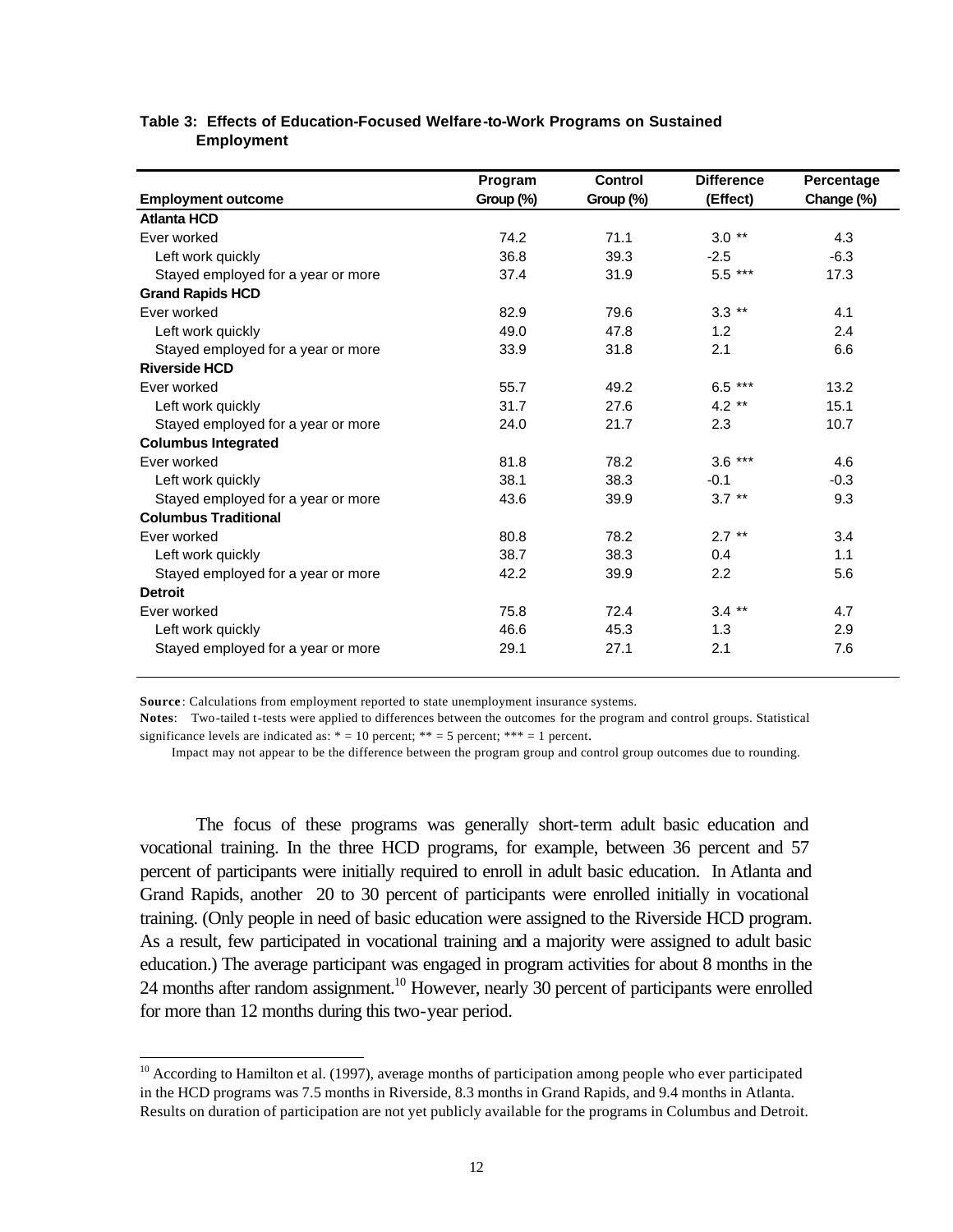In general, these education-focused programs had fairly small effects on employment, ranging from 2.7 percentage points in the Columbus Traditional program to 6.5 percentage points in the Riverside HCD program. They also had fairly small effects on sustained employment. Only the Atlanta HCD program and the Columbus Integrated program significantly increased the number of people who went to work and stayed there for a year or longer.

It would be a mistake to conclude that adult basic education is less effective than job search at promoting sustained employment, because most of the education-focused programs operated in different sites with different people from the employment-focused programs shown in Table 2. Fortunately, results from Atlanta and Grand Rapids present a rare opportunity to compare the job search and adult basic education approaches. In both sites, people were assigned at random to the LFA and HCD programs.<sup>11</sup> As a result, any differences in the effects of the two programs can reliably be attributed to differences in the programs. While there were a number of differences in implementing the two types of programs, the primary difference was in the self-sufficiency approach: in the LFA programs, most people were asked to look for work initially; in the HCD programs, most people were asked to enroll in adult basic education or vocational training.

When results for the Atlanta and Grand Rapids LFA programs in Table 2 are compared with results for the HCD programs in Table 3, the LFA and HCD approaches appear equally effective (or ineffective) at encouraging sustained employment. The Atlanta LFA program increased sustained employment by 5.9 percentage points, but the Atlanta HCD program increased sustained employment by 5.5 percentage points. Likewise, in Grand Rapids neither the LFA program nor the HCD program significantly increased sustained employment. Thus, something about the site — for example, the state of the economy, the people enrolled in the programs, or other local policies — appears to be more responsible than the self-sufficiency approach for increases in sustained employment.

# **III. Evidence on Growth in Hourly Wages and Quarterly Earnings**

It has not been clear from prior evidence whether low-skilled workers earn higher hourly wages over time. In looking at five years of information for a group of women who had left welfare, Maria Cancian and colleagues at the University of Wisconsin-Madison (1999) found that the group's average hourly wages gradually increased over time. In the year after they left welfare, the median worker in their sample earned \$6.36 per hour. Four years later, the median person earned \$6.73 per hour. Although hourly wages increased on average, the increase was slow; the rate of increase was only about one percent per year.

Cancian and her colleagues found more promising news about annual earnings. In the year after they left welfare, the average person in their sample earned \$7,668. By the fifth year after leaving welfare, they earned \$10,942 on average, an increase of more than 40 percent

<sup>&</sup>lt;sup>11</sup> Riverside also ran HCD and LFA programs. Only people in need of basic education were assigned to the HCD program, however. Because results are not available for members of the LFA group in need of basic education, results for the LFA program cannot be compared with results for the HCD program.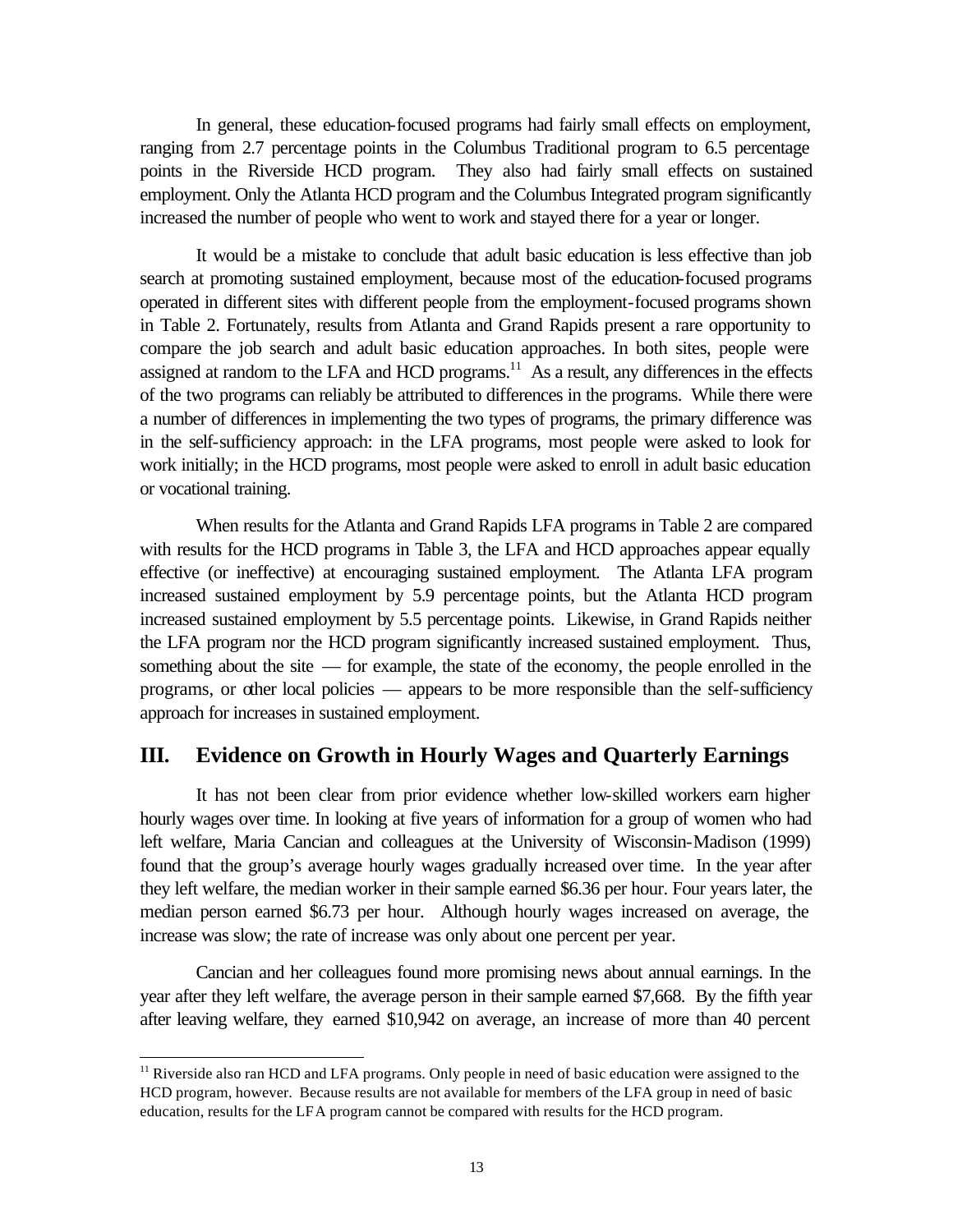over four years. Even among people who earned the least, earnings increased by about 60 percent over the four years, although this group continued to earn very little. Since hourly wages increased very slowly over time, the large increases in earnings mean that people were working more hours or working more often over time.

Two recent studies provide more hope that welfare recipients can increase their hourly wages. The key may be steady, full-time work. In a recent paper, Tricia Gladden and Christopher Taber (1999) suggest that wages increase as much for low-skilled workers as for high-skilled workers when they increase their work experience by similar amounts. Since highskills workers typically work full-time all the time, this suggests that low-skills workers would also see substantial increases in their wages if they could work full time all the time. A second recent paper by Mary Corcoran and Susanna Loeb (1999) found that former welfare recipients who worked full time had substantially higher wage growth than those who worked part time.

Although the results of these papers are interesting, they are not based on rigorous, random-assignment evaluations. The remainder of this section presents evidence on how SSP affected growth in hourly wages and how employment-focused programs from the NEWWS evaluation affected growth in quarterly earnings.<sup>12</sup> Although these measures do not directly indicate whether people were advancing in their careers, growing wages and earnings may be indicators of advancement.

### **Lesson 4: Full-time work may be the key to increasing hourly wages over time.**

Of the studies summarized in this paper, only SSP collected information on hourly wages over time. As is described earlier, SSP encouraged a substantial number of people to work full-time and stay there. Table 4 indicates that SSP also resulted in growing hourly wages for a substantial number of people.<sup>13</sup>

The first row of results in Table 4 indicates that hourly wages decreased for 5.7 percent of the control group and 6.7 percent of the program group between the end of the first year after random assignment until the end of the third year after random assignment. In other words, few people had wages that decreased over time, and there was little difference in this outcome between the two research groups even though SSP had a substantial overall effect on employment.

This suggests that SSP's main effect was to encourage people to take jobs in which their wages increased. This is confirmed in the next row of the table. While 13.4 percent of the control group took jobs in which their wages increased, 21.1 percent of the program group did. Thus, SSP increased the number of people in jobs with growing wages by 7.6 percentage

 $12$  Evidence on earnings growth is also available for the education-focused programs studied in NEWWS. Only one of the six programs significantly increased the number of people with growing earnings, however, so results are not shown in this paper. Results on wage growth and earnings growth are not available for MFIP.

<sup>&</sup>lt;sup>13</sup> Wage growth can be meaningfully measured only for people working at the beginning and end of a fairly long period of time. In SSP, wage growth was therefore calculated only for people who were working at the end of the first year and at the end of the third year after entering the evaluation.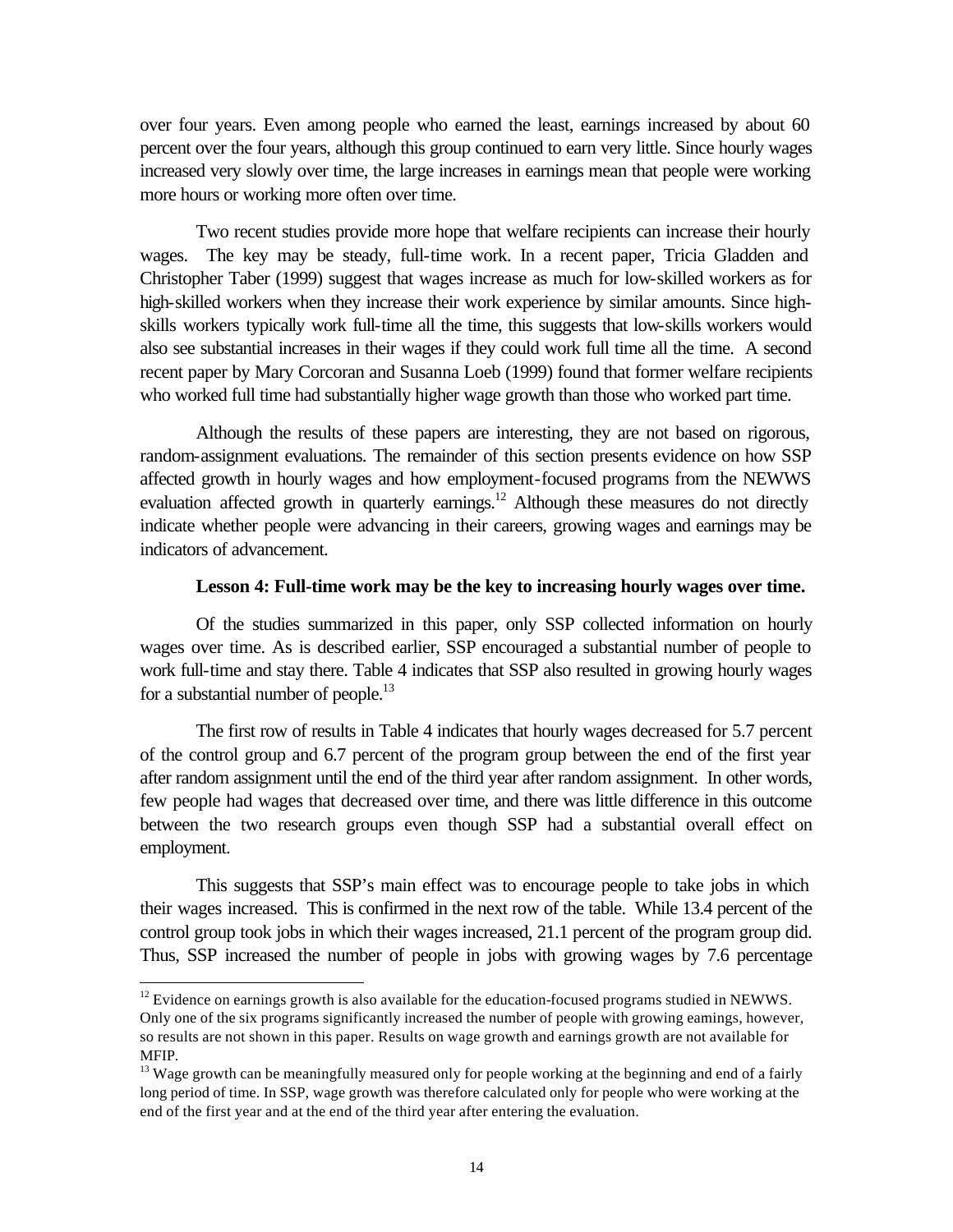points, or more than 50 percent over the proportion in the control group. (Note, however, that wage growth could not be calculated for the majority of people in SSP, either because they never worked or because they worked too sporadically to provide a meaningful measure of wage growth.)

| <b>Employment outcome</b>          | Program<br>Group $(\%)$ | Control<br>Group $(\%)$ | <b>Difference</b><br>(Effect) | Percentage<br>Change (%) |
|------------------------------------|-------------------------|-------------------------|-------------------------------|--------------------------|
| Employed and hourly wage decreased | 6.7                     | 5.7                     | 1.1                           | 19.3                     |
| Employed and hourly wage increased | 21.0                    | 13.4                    | $7.6***$                      | 56.5                     |

### **Table 4: Effects of SSP on Wage Growth Between End of Year 1 and End of Year 3 After Random Assignment**

**Source** : Calculations from 18- and 36-month follow-up survey data in SSP.

**Notes**: Two-tailed t-tests were applied to differences between the outcomes for the program and control groups. Statistical significance levels are indicated as:  $* = 10$  percent;  $** = 5$  percent;  $*** = 1$  percent.

 Impacts may not appear to be the differences between the program group and control group outcomes due to rounding. Results show whether wages increased or decreased from the end of the first year after random assignment to the end

of the third year after random assignment.

l

Results from SSP are more encouraging than results described by Cancian et al (1999) but are consistent with the work of Gladden and Taber (1999) and Corcoran and Loeb (1999) that suggested that working full time and working regularly were keys to growing wages. This makes sense. Someone who works full time is spending more time gaining valuable skills through on-the-job training than someone who works part time, perhaps because employers are more willing to invest in full-time workers. Likewise, someone who is working in most months will be able to gain on-the-job skills faster than someone who is working sporadically, while someone who is in and out of work may lose skills while looking for new employment.

# **Lesson 5: Pre -employment services focused on getting people to work quickly can result in earnings gains over time, but growth in earnings may be linked to sustained employment.**

Table 5 shows whether the four employment-focused programs (Portland and the LFA programs in Atlanta, Grand Rapids, and Riverside) resulted in quarterly earnings that increased over time.<sup>14</sup> Each of the four programs caused more people to experience earnings growth. However, variation across the programs in their ability to increase people's earnings was similar to variation in their ability to promote sustained employment. This may suggest that the two outcomes are linked.

 $14$  Hourly wages were not available over time in these studies. Results therefore indicate growth in quarterly earnings rather than growth in hourly wages.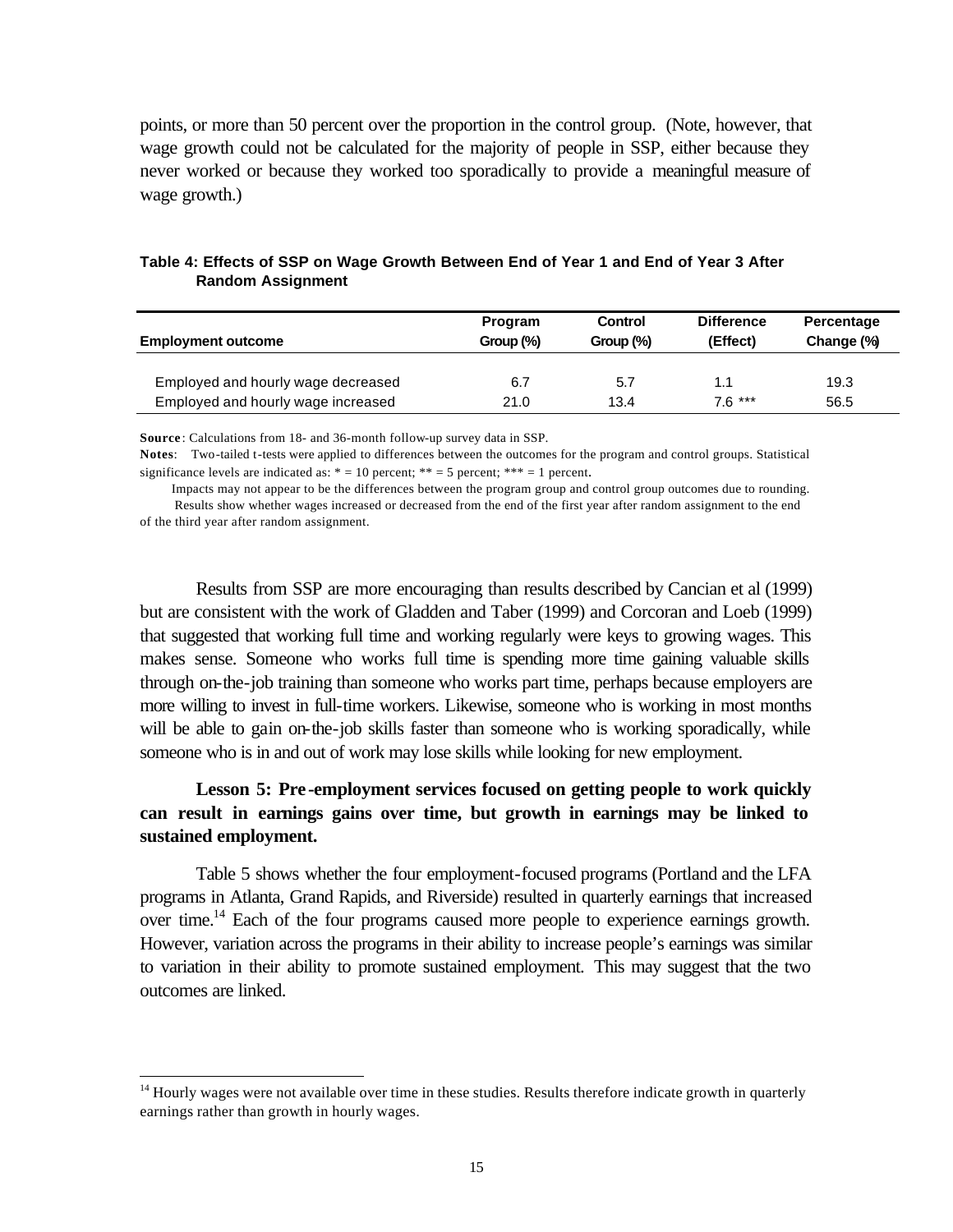|                                        | Program      | Control   | <b>Difference</b> | Percentage |
|----------------------------------------|--------------|-----------|-------------------|------------|
| <b>Employment outcome</b>              | Group $(\%)$ | Group (%) | (Effect)          | Change (%) |
| <b>Atlanta LFA</b>                     |              |           |                   |            |
| Employed and earnings did not increase | 32.9         | 31.6      | $1.2***$          | 3.8        |
| Employed and earnings increased        | 32.0         | 28.3      | $3.7***$          | 13.1       |
| <b>Grand Rapids LFA</b>                |              |           |                   |            |
| Employed and earnings did not increase | 39.3         | 35.2      | $4.2**$           | 11.9       |
| Employed and earnings increased        | 38.0         | 34.2      | $3.8***$          | 11.1       |
| <b>Riverside LFA</b>                   |              |           |                   |            |
| Employed and earnings did not increase | 35.0         | 25.1      | $9.9***$          | 39.4       |
| Employed and earnings increased        | 24.4         | 20.0      | $4.4***$          | 22.0       |
| <b>Portland</b>                        |              |           |                   |            |
| Employed and earnings did not increase | 33.5         | 30.1      | $3.3***$          | 11.0       |
| Employed and earnings increased        | 36.9         | 30.1      | $6.8***$          | 22.6       |

#### **Table 5: Effects of Programs with Employment Services on Earnings Growth Over Four Years**

**Source**: Calculations from state unemployment insurance systems.

**Notes**: Two-tailed t-tests were applied to differences between the outcomes for the program and control groups. Statistical significance levels are indicated as:  $* = 10$  percent;  $** = 5$  percent;  $*** = 1$  percent.

 Impacts may not appear to be the differences between the program group and control group outcomes due to rounding. Earnings growth was measured from the first to last employment spell, or from the beginning to end of employment if a person had only one employment spell. Because earnings in the first or last quarter of a spell are more likely to reflect partial quarters of employment, earnings were included in the analysis only for spells that lasted at least three quarters, and earnings from the first and last quarter of a spell were not included in the analysis.

The first two rows of the table show the effects for the Atlanta LFA program on whether or not earnings increased over time. The first row of the table indicates that 32.9 percent of the program group worked at some point but did not have their earnings increase over time. This group is actually composed of three smaller groups. Some people went to work and had their earnings decrease over time; some people went to work and had constant earnings over time; and some people worked so sporadically that it was impossible to reliably determine whether their earnings increased or decreased over time. During the same period, only 31.7 percent of the control group worked but did not have their earnings increase. The difference in outcomes between the two research groups indicates the effect of the program. In this case, it indicates that the Atlanta LFA program had little effect on the proportion of people who went to work and then did not have their earnings increase.

The second row of Table 5 indicates that the Atlanta LFA program also increased the number of people with earnings that grew over time. While 32.0 percent of the program group worked and had their earnings increase, 28.3 percent of the control group worked and had their earnings increase. Thus, Atlanta's LFA program increased the proportion of people who went to work and then had their earnings increase by 3.7 percentage points.

Each of the other three programs also increased the number of people with growing earnings. Like Atlanta LFA, the LFA programs in Grand Rapids and Riverside increased the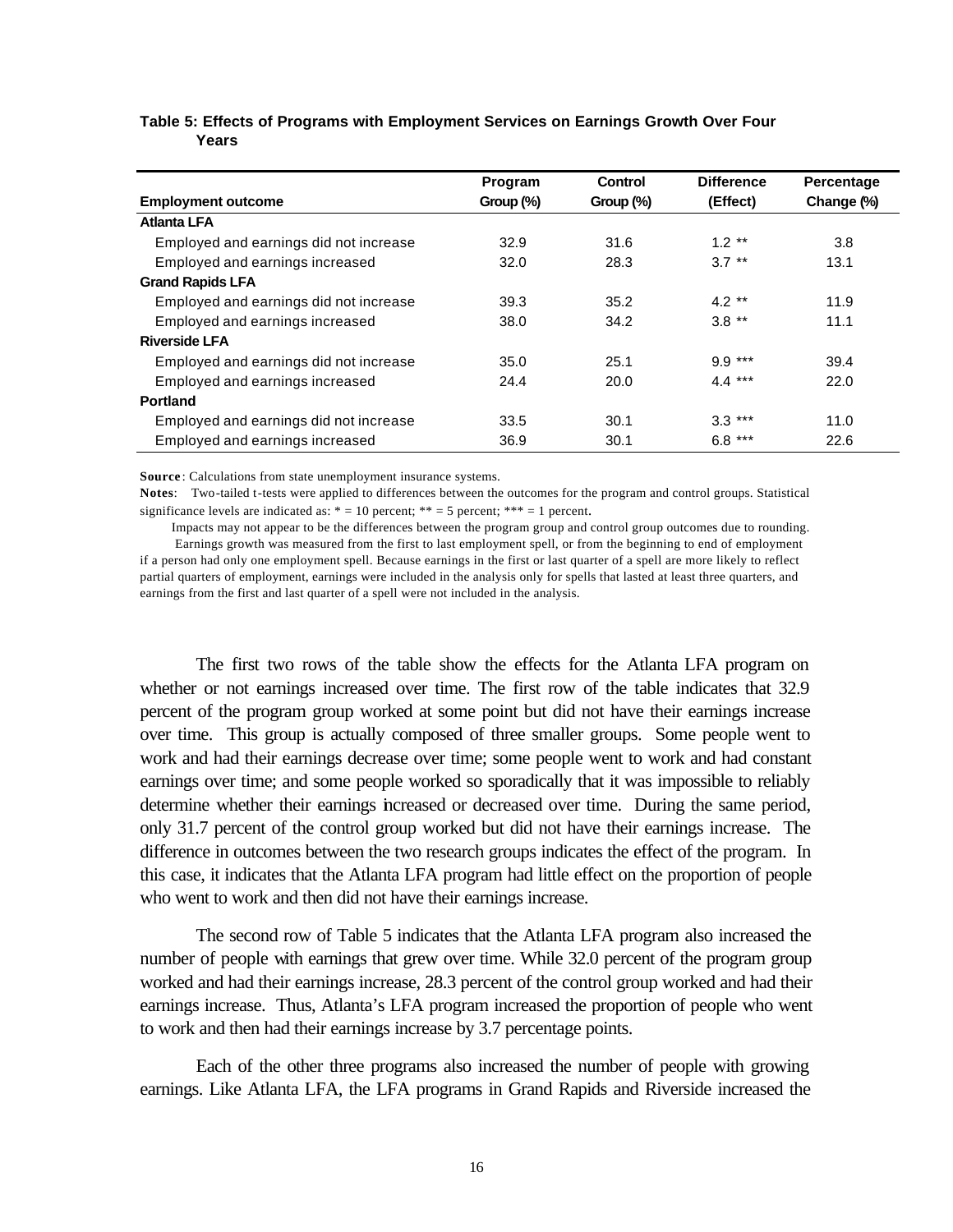proportion of the sample who went to work and had increased earnings by about 4 percentage points. The Portland program had an even larger effect on the number of people with increasing earnings.

In some ways, results on earnings growth are similar to results on sustained employment. The LFA programs in both Grand Rapids and Riverside increased sustained employment less than they increased short-term employment and increased the number of people with increasing earnings less than the number of people with stagnant or falling earnings. The programs in Portland and Atlanta, on the other hand, both primarily promoted sustained employment and primarily increased the number of people with earnings that increased over time. These results may provide further evidence that sustained employment is important in helping people increase their earnings over time. Alternatively, some factors in Portland and Atlanta — such as a use of both adult basic education and job search, an education-friendly staff, and strong economies — may have simultaneously promoted sustained employment and growing earnings.

### **IV. Conclusions and Implications**

It is risky to draw conclusions from so few programs. Nevertheless, some patterns across the programs suggest some speculative recommendations about how pre-employment programs might promote sustained employment and wage or earnings growth.

• **Offer and market financial work incentives that increase the income of working families.** Most of us work for pay; few of us volunteer. It makes sense, then, that making work pay for low-income families through earnings supplements, welfare earnings disregards, or earned income tax credits would encourage people to stay employed. In addition to providing incentives, they provide extra income that might help low-income families weather short-term crises, such as car problems, that might otherwise keep them from working. Are financial work incentives a credible option today? Not only are they credible, but they are available to all working poor families through the federal Earned Income Credit. A number of states have similar credits. In addition, more than 40 states today allow working welfare recipients to keep more of their welfare benefits than they did prior to welfare reform. Even if new financial incentives cannot be offered, it is important to make sure that low-wage workers know about and are using the ones that they can receive.

**Encourage full-time work.** There is growing evidence that full-time work may be a key to both employment retention and advancement. There may be a number of reasons for this. Employers are less likely to hire a full-time worker to fill temporary needs. Full-time work is more likely than part-time work to come with fringe benefits such as health insurance, and those benefits provide an additional incentive to continue working. Full-time, steady work provides people with more work experience that can be marketed to future employers. Of course, full-time work also has potential drawbacks. Some parents with low skills might not be able to find full-time work, thus limiting the number of families who benefit from programs that help only full-time workers. Full-time work will increase the need for child care, possibly cutting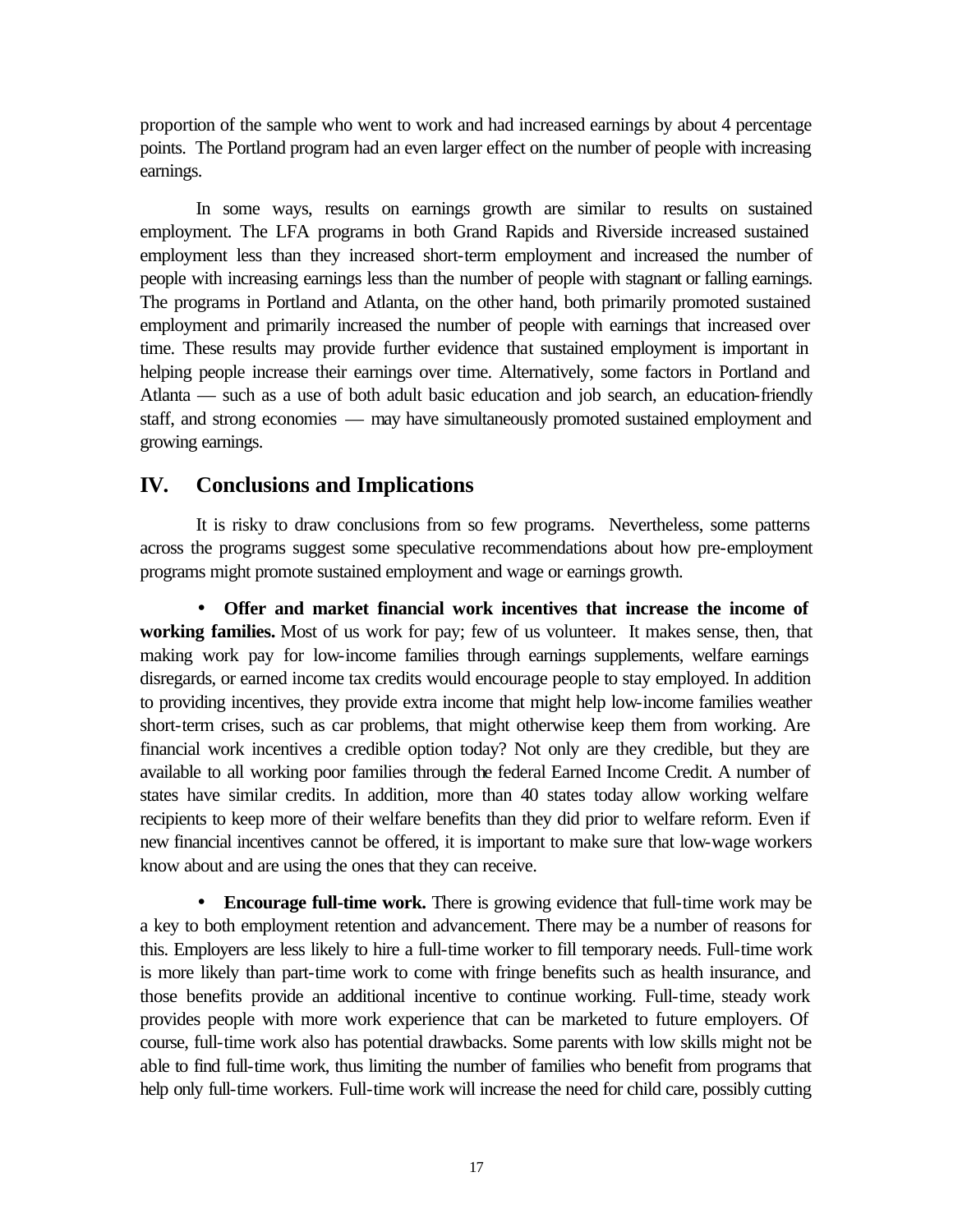into take-home pay and possibly affecting children's psychological and social development. In the New Hope project (Bos et al., 1999), a program that offered an array of earnings supplements, medical insurance, and child care subsidies to low-income parents who worked 30 hours or more per week, there was no evidence that children were hurt when their parents went to work, and there was evidence that some children benefited. Thus, programs that encourage full-time work may also need to invest more in child care, either by increasing child care subsidies or developing after-school programs.

**· Job search alone is not enough.** Requiring people to look for work and helping them look for work is effective in getting people to work. Keeping them at work requires more, however. Of the job search programs described in this paper, one combined job search with financial incentives, two allowed many people to build basic skills through adult basic education or vocational training, and one encouraged people to wait for jobs that have fringe benefits or pay more than the minimum wage. Since job search can be so effective in getting people to work, combining job search with post-employment services or education may also be a good way to encourage retention and advancement. It is still not clear what types of services would work, however.

**· Basic education alone is not enough.** Requiring all people to enroll in adult basic education or vocational training is no more effective at promoting sustained employment than requiring all people to look for work. Again, a broad mix of the two approaches may be most effective. This is not to say that education more generally will not promote retention and advancement. None of the programs discussed in this paper used long-term education or community college, for example, as ways to build skills that might help people get better jobs. These strategies remain possibilities that should be examined in the future.

**· Something more is needed.** Although some of the strategies discussed in this paper appear to promote sustained employment and wage growth, many people never work, and many people who do work are not able to sustain their employment. In other words, the strategies have been effective to a point, but much more is needed. Many states and localities have begun to address problems such as substance abuse, domestic violence, and depression. In many places, post-employment services are also being tried to give people advice on how to get promoted, help them identify educational opportunities that might help them advance, and so on. At this time, we have no credible information on how much these approaches will help. Fortunately, the U.S. Department of Health and Human Services recently launched the Employment Retention and Advancement initiative to use random assignment evaluations to test the effectiveness of a variety of approaches. In several years, we may have much better information on what works to promote retention and advancement.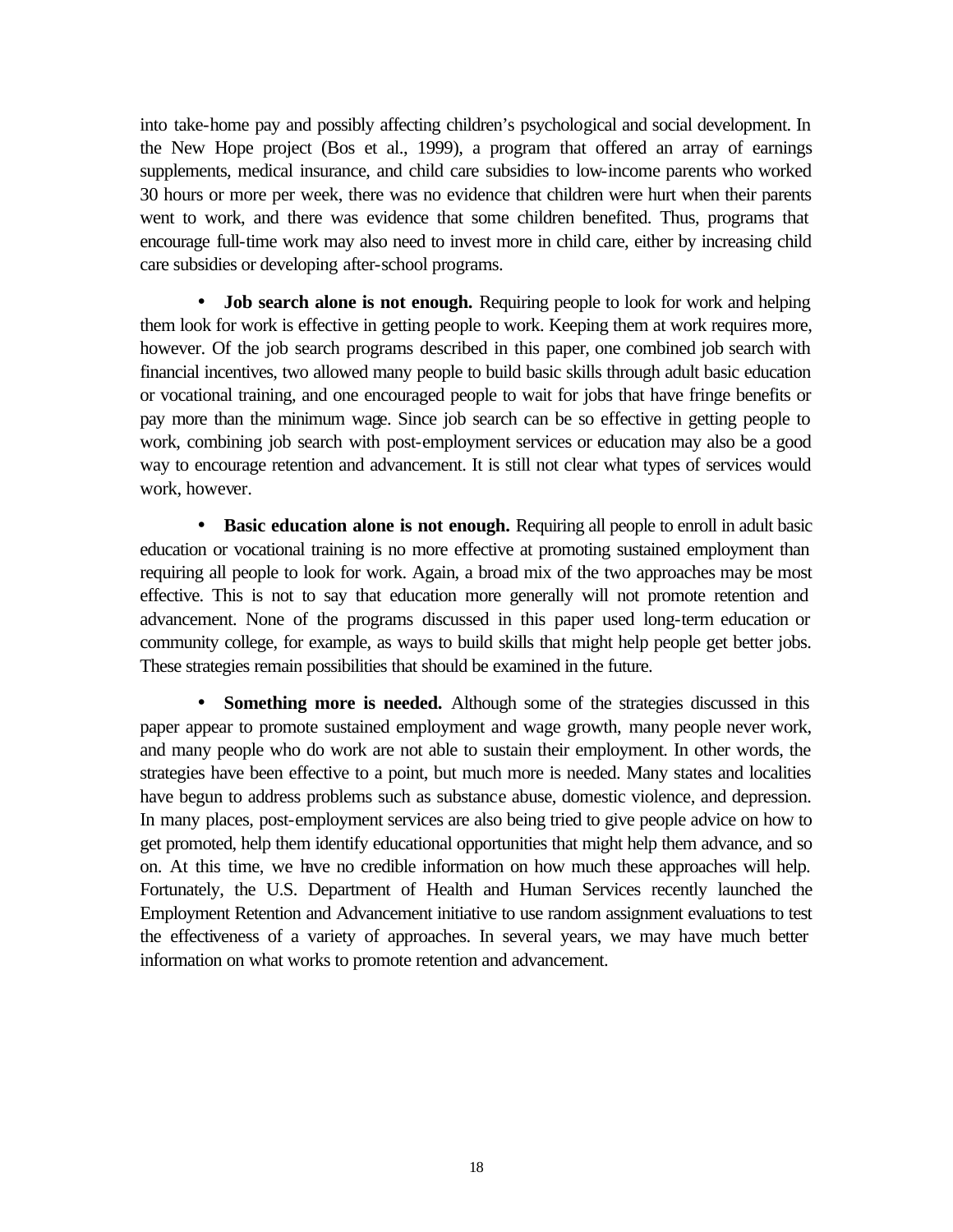#### **Appendix**

#### **A. Sites and Samples**

l

The sites and programs varied substantially in the generosity of their welfare systems and the robustness of the local economy, but people involved in the programs had similar histories and demographic characteristics. These factors may affect whether programs result in sustained employment or growing wages. For example, in a strong economy it is easier to find high-quality jobs that are more likely to be stable and to provide opportunities for advancement. It is likewise easier to find a job that pays better than welfare in low-grant states than in highgrant states, so people in low-grant states who go to work might be more likely to take lowwage or unstable jobs. In each case, however, it would be easier for both the control group and program group to find stable employment. It is therefore not clear whether these factors would increase the effects of the program on stable employment or decrease their effects.

Reflecting the strong state of the national economy over the last decade, most sites had moderate unemployment rates of 4 to 6 percent when their programs began. A notable exception was Riverside, which had an unemployment rate of 11.5 percent in 1993. Unemployment was also quite high in the two Canadian provinces, at about 9 percent in the Vancouver area and more than 10 percent in New Brunswick during most of the period covered in this paper.

The seven sites fall into three rough categories according to the generosity of welfare benefits in their states and provinces. The most generous welfare benefits are in California and the Canadian provinces. In 1993, a single parent with two children in California was eligible for cash assistance of \$624 per month from AFDC. In British Columbia, the family would have been eligible for a benefit of more than \$800 from 1992 through 1998, while a similar family in New Brunswick was eligible for basic assistance of nearly \$600 per month.<sup>15</sup> Three states – Michigan, Oregon, and Minnesota – provided moderately generous benefits between \$450 and \$550 per month around the same time period. The final two states  $-$  Georgia and Ohio  $$ provided less than \$350 per month in welfare benefits for a family of three in 1993.

In many ways, the samples were quite similar across the programs. Because the studies focused on single-parent families, the vast majority of sample members were female (more than 90 percent in each site). About half of the people in each site had neither graduated from high school nor earned a GED by the time of random assignment. The average age of sample members in each site was about 30, and the average family in each site had about two children. Even in these samples of welfare recipients and welfare applicants, the vast majority (more than 90 percent in some sites) had worked at some time in the past. In all programs studied in this paper, most or all people were receiving welfare when they were randomly assigned. In MFIP, all people had received welfare for 24 of the 36 months prior to random assignment. In SSP, all were receiving welfare when they were randomly assigned and all had received welfare in 11 of

<sup>&</sup>lt;sup>15</sup> Dollar amounts have been converted to U.S. dollars at a rate of 75 cents U,S. per Canadian dollar, which is approximately the exchange rate at the beginning of the SSP evaluation.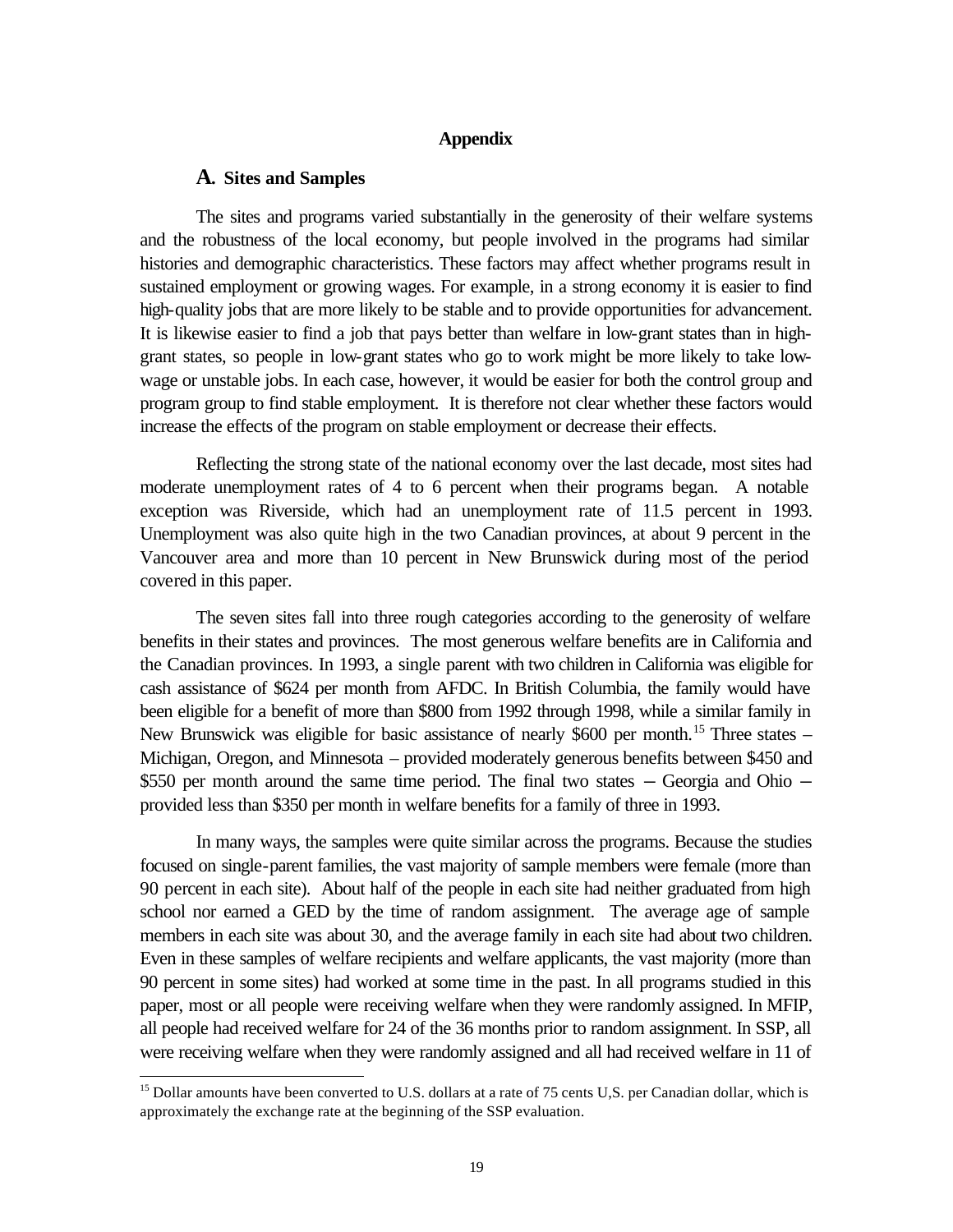the 12 prior months. In Atlanta, Grand Rapids, Portland, and Riverside, a majority of sample members had received welfare for at least two years prior to random assignment.

#### **B. How Sustained Employment and Earnings Growth Were Measured**

Results described in this paper come from three recent or forthcoming reports: Michalopoulos et al. (2000) on SSP, Miller et al. (2000) on MFIP, and Freedman (Forthcoming) on programs in Atlanta, Columbus, Detroit, Grand Rapids, Portland, and Riverside. No new analyses have been done for this paper; therefore, decisions made in the reports limit what can be presented in this paper.

For programs in Atlanta, Columbus, Detroit, Grand Rapids, Portland, and Riverside, follow-up information on employment and earnings was taken from reports made by employers to each state's unemployment insurance (UI) system. For MFIP, information was taken from a survey administered about three years after random assignment, while for SSP, information was taken from surveys conducted about 18 months and 36 months after random assignment.

In examining the effects of the programs on sustained employment, the three reports made different decisions about how to define who was employed but made similar decisions about how to define sustained employment. In SSP, sustained employment was measured for people who worked full-time within the first 18 months after entering the evaluation of the program. SSP is alone in limiting its analysis of sustained employment to full-time employment, although that decision makes sense in light of the fact that SSP's incentives could be received only by people who worked full-time. In MFIP, sustained employment was measured for people who worked at all during the first year after entering the evaluation. The shorter period was chosen by the MFIP team because it represented the time of the program's largest effects on employment. In the programs in Atlanta, Columbus, Detroit, Grand Rapids, Portland, and Riverside, sustained employment was measured for people who worked within three years of entering the program's evaluation. The longer time makes sense for these programs. Educationfocused programs in most of these sites were not expected to increase employment immediately, since people were expected to undertake education to benefit from the programs.

The three reports used similar definitions of sustained employment. In each study, a person was considered to have sustained employment if she worked for an entire year after first finding work. Since results for MFIP and SSP are based on monthly employment, a person retained her employment if she worked in twelve consecutive months. In contrast, results for Atlanta, Columbus, Detroit, Grand Rapids, Portland, and Riverside are based on quarterly UIreported earnings. A person was consequently considered to have retained her employment if she worked in four consecutive quarters. Some people work in a quarter but do not work in each month in the quarter; therefore, it is somewhat easier for a person to appear to have sustained employment in Atlanta, Columbus, Detroit, Grand Rapids, Portland, and Riverside than in MFIP or SSP.

The method used to define wage or earnings growth differed across the reports. In SSP, individuals reported information about their hourly wage, and wage growth was calculated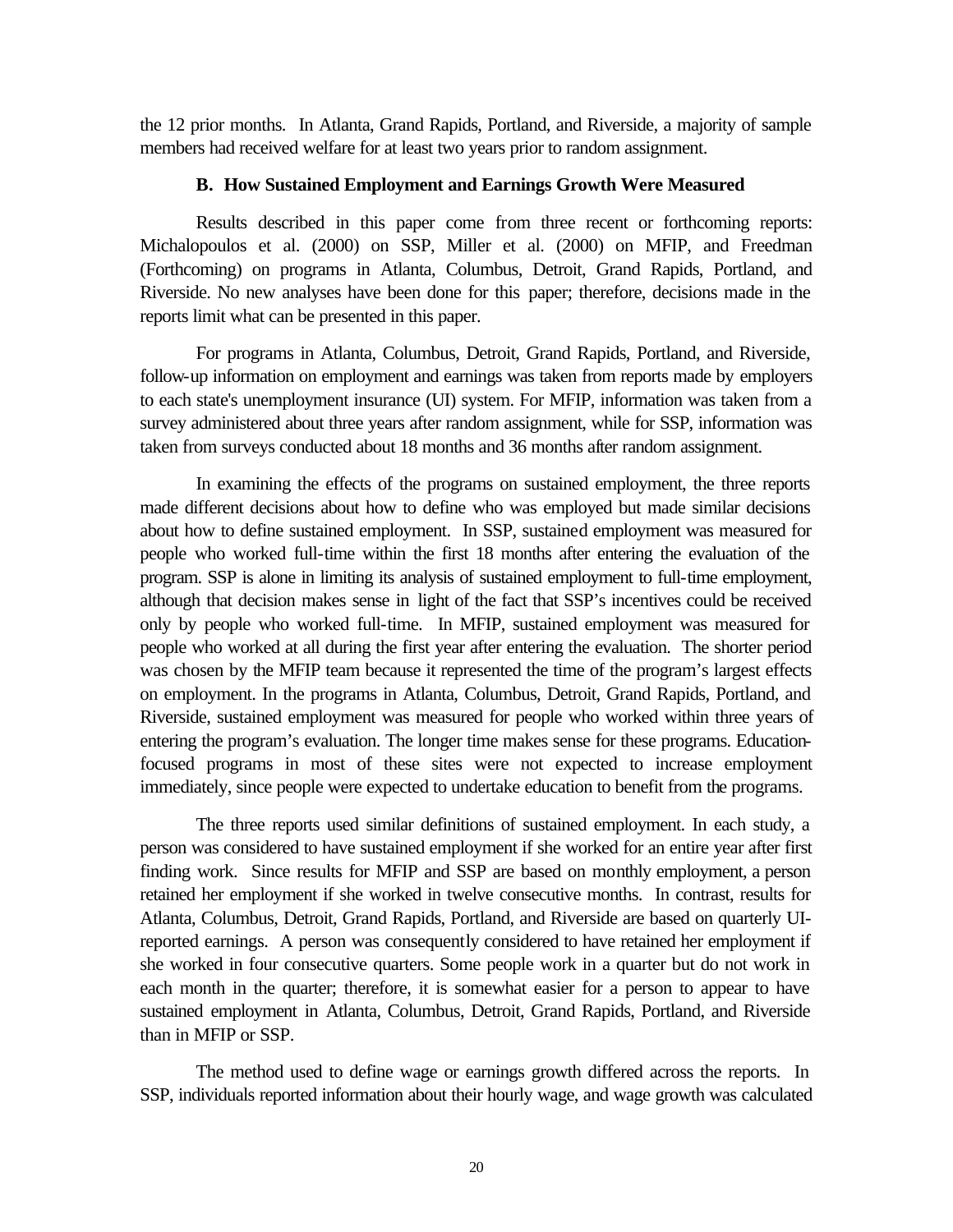only for people who were working at the end of the first year after entering the evaluation and at the end of the third year after entering the evaluation. The sample was limited in this way to ensure that wage growth was calculated over a fairly long period of time and to ensure that it was calculated only for people who were most likely to have worked most of the time. In Atlanta, Grand Rapids, Portland, and Riverside, information on wages was not available at different points in time, so the analysis of earnings growth relied on quarterly earnings reported to the UI system. Thus, earnings growth in these sites refers to whether quarterly earnings increased or decreased between the first and last spells of employment, or the beginning and end of employment if there was only one spell, regardless of whether that change stemmed from a change in the number of hours worked in a quarter or a change in the hourly wage. Wage and earnings growth were not analyzed by the MFIP researchers.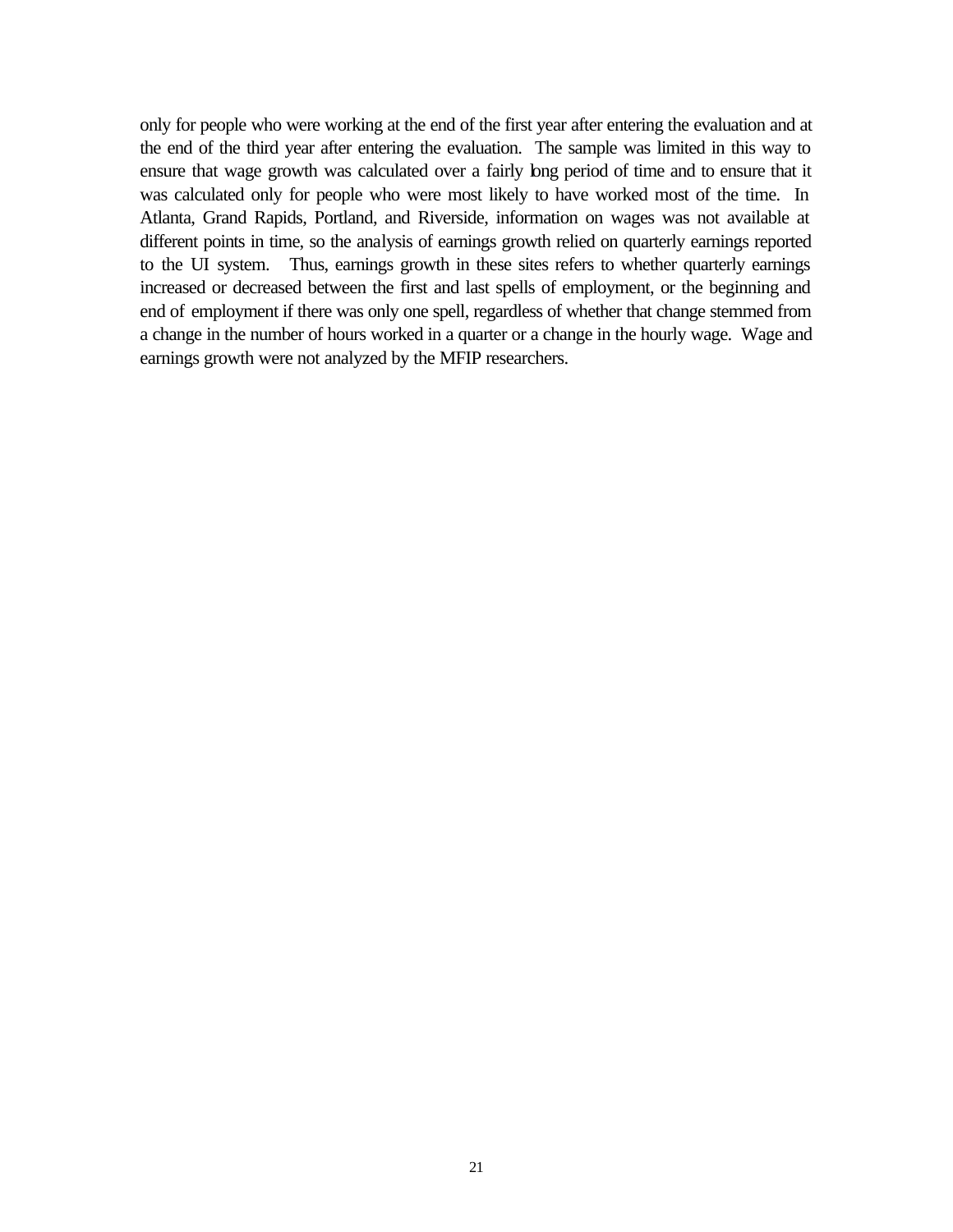#### **References**

- Bos, Hans, Aletha Huston, Robert Granger, Greg Duncan, Tom Brock, Vonnie McLoyd. 1999. *New Hope for People with Low Incomes: Two-Year Results of a Program to Reduce Poverty and Reform Welfare*. New York: Manpower Demonstration Research Corporation.
- Cancian, Maria, Robert Haveman, Thomas Kaplan, Daniel Meyer, and Barbara Wolfe. 1999. "Work, Earnings, and Well-Being after Welfare: What Do We Know?" *Focus*. 20(2):22-25.
- Corcoran, Mary, and Susanna Loeb. 1999. "Will Wages Grow With Experience for Welfare Mothers? *Focus*. 20(2):20-21.
- Gladden, Tricia, and Christopher Taber. 1999. "Wage Progression Among Less-Skilled Workers." Chicago: Joint Center for Poverty Research Working Paper 72.
- Freedman, Stephen. Forthcoming. *National Evaluation of Welfare to Work Strategies: Four-Year Effects of Ten Programs on Sustained Employment and Earnings Growth*. Washington: U.S. Department of Health and Human Services, Office of the Assistant Secretary for Planning and Evaluation and Administration for Children and Families, and U.S. Department of Education, prepared by Manpower Demonstration Research Corporation.
- Miller, Cynthia, Virginia Knox, Lisa A. Gennetian, Martey Dodoo, Jo Anna Hunter, and Cindy Redcross. 2000. *MFIP Adult Report: The Minnesota Family Investment Program*. New York: Manpower Demonstration Research Corporation.
- Michalopoulos, Charles, David Card, Lisa A. Gennetian, Kristen Harknett, and Philip K. Robins. 2000. *The Self-Sufficiency Project at 36 Months: Effects of a Financial Work Incentive on Employment and Income*. Ottawa: Social Research and Demonstration Corporation.
- Rangarajan, Anu, and Tim Novak. 1999. *The Struggle to Sustain Employment: The Effectiveness of the Postemployment Services Demonstration*. Princeton: Mathematica Policy Research.
- Rangarajan, Anu, Peter Schochet, and Dexter Chu. 1998. *Employment Experiences of Welfare Recipients Who Find Jobs: Is Targeting Possible?* Princeton: Mathematica Policy Research.
- Quets, Gail, Philip K. Robins, Elsie C. Pan, Charles Michalopoulos, and David Card. 1999. *Does SSP Plus Increase Employment? The Effect of Adding Services to the Self-Sufficiency Project's Financial Incentives*. Ottawa: Social Research and Demonstration Corporation.